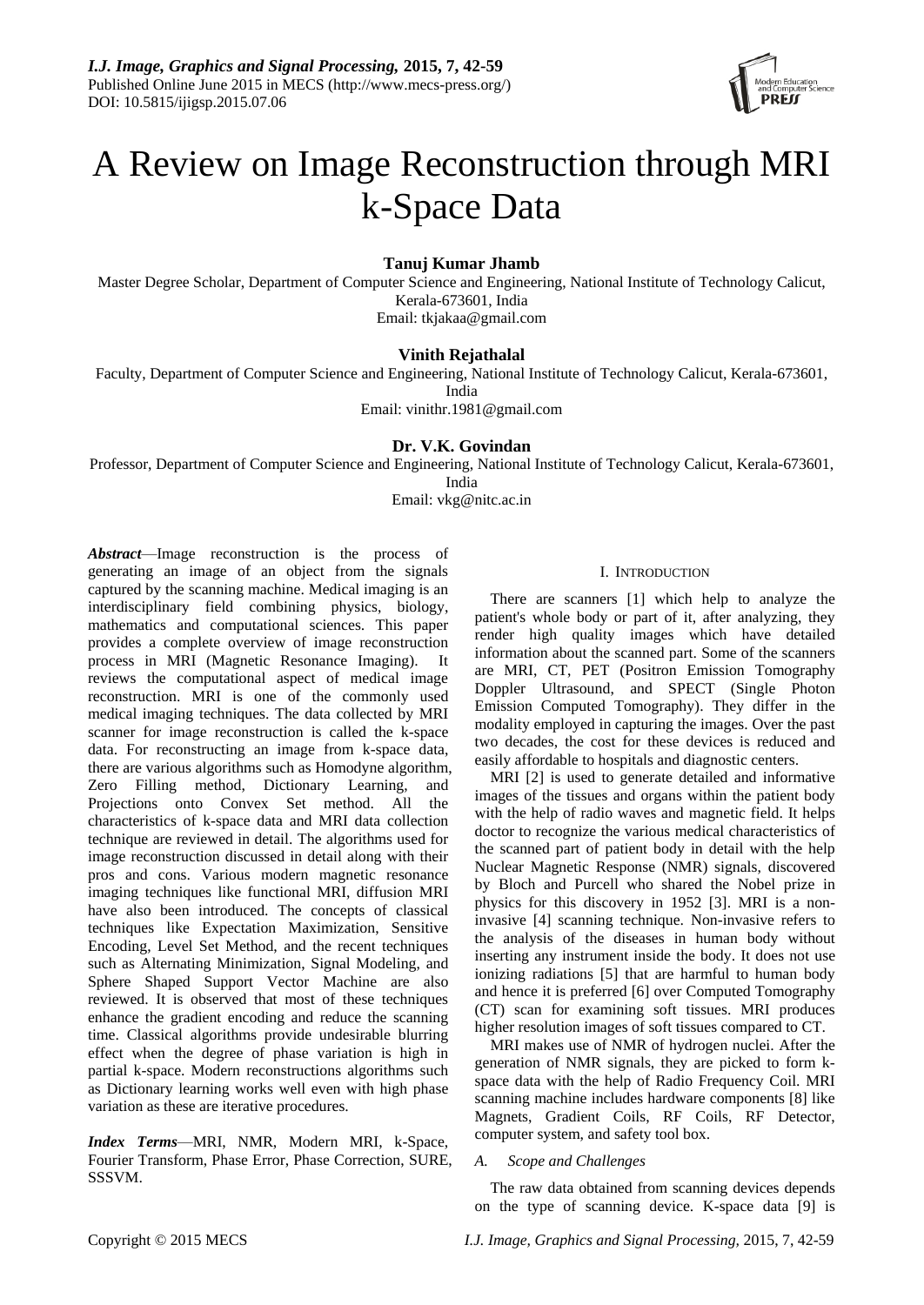obtained from MRI and Projection [10] data set is obtained from CT scan devices. The raw data (k-space data) may contain some missing entries because of improper scanning or due to traveling in medium (air or vacuum) or due to some other causes. The quality of raw data affects the quality of final reconstructed images in all the scanning devices. The major issue in MRI is the reconstruction of an image from the partial k-space (incomplete) data produced by the MRI scanner. It is very difficult to have a scanning device that can generate complete k-space data. The problem of missing or noisy k-space data is overcome by devising computational procedures that can correct the data before applying reconstruction algorithms. Hence, the problem of reconstruction of an image from k-space is a challenging one.

#### *B. Applications*

Magnetic Resonance Imaging and its variants like Diffusion Tensor Imaging, and Functional MRI are widely used in both research and diagnosis in Medical Imaging. Different modalities reveal different aspects of the scanned part. For instance, in neuro-imaging T1, T2 and Fair images [12] give high-resolution depiction of the structural features of the brain. They serve as very efficient diagnostic methods to identify the tumors [13] and other structural deformations [14] and enable perfect tracing of the contours of the abnormalities [15]. This is of great assistance in surgical removal [16] of them, as it requires exact demarcation of the boundaries.

Diffusion Tensor Imaging (DTI) captures the structural connections in the brain by imaging neural fibers. DTI mainly gives a clear understanding of white matter. DTI works by estimating the principal direction of water diffusion at each voxel position, by designing an ingenious sequence of application of the magnetic gradients. The reconstruction process is different from that used in normal MRI and is beyond the scope of the paper. The reader is advised to refer to [30] for detailed discussion on DTI.

In research area, MRI has been a revolutionary tool in neuroscience [17] research and has helped to unravel the complex neurological processes underlying many cognitive responses. It has lead to many leaps in brain connectivity analysis which studies the functional connectivity between different regions in the brain which may or may not be structurally wired together. It helps to understand the synergy that exists between distinct functional regions of the brain [19] in carrying out different psycho-somatic responses.

The rest of this paper is structured as follows: In Section II, the fundamental principles of MRI are presented. Section III discusses the modern MRI techniques and Section IV deals with the k-space data in detail. The classical techniques and modern techniques in image reconstruction along with algorithms are reviewed in from section V to section VIII. Finally, the paper is concluded in Section IX summarizing the outcome of the review.

#### II. FUNDAMENTAL PRINCIPLE OF MRI

MRI uses the principle of nuclear magnetic resonance. Spatial Information is provided by the spatial gradient of the applied magnetic field. The sampling trajectory in the k-space is determined by the time dependence of the applied magnetic field gradient. The engineering aspect of MRI lies in properly designing the way the magnetic field is applied to evoke nuclear magnetic resonance to capture the spatial distribution of hydrogen protons in the body. Three aspects are discussed in the following sections.

# *A. Magnetization Concept*

There are three kinds of magnetic fields [20] in the MRI scan machine: (i)  $B_0$ -main magnetic field, (ii)  $B_1$ secondary magnetic produced by Gradient coil, (iii) Radio frequency pulse.

Primary magnetic field aligns hydrogen atom in parallel of anti-parallel direction that is called longitudinal magnetization as shown in Fig. 1. Gradient coils produce secondary magnetic field; there are three gradient coils along x, y and z axes. It allow MRI to produce magnetic field directionally along x, y, and z axes. It also allows spatial encoding for MRI images in the x, y and z axes that is also called localization.

An object is located in the main magnetic field; net magnetization is developed by gradient magnetic field along x, y, z axes.



Fig.1. Magnetization in MRI Scan Machine [20, 60]

Net magnetic moment [20] can be given as:

$$
B(r) = B_0 + G_r.r \tag{1}
$$

RF coils is used for transmitting RF pulse and receiving signals in MRI, it also disturbs alignment of protons. Some low energy protons spin to a high energy state by reducing magnetization in longitudinal direction.

A proton resuming to its normal state in the primary magnetic field is called Relaxation. Relaxation in longitudinal axis is termed as T1 relaxation (parallel to B0), and relaxation in transverse axis is termed as T2 relaxation (perpendicular to B0). After applying the RF pulse, the several protons get flipped back to low energy state from high energy state that is parallel to  $B_0$ . This release in energy is obtained in the form of NMR signals. RF coils receive these signals.

The computer system accepts the analog data from RF coils and performs analog to digital conversion of data. The digitized version of the body part which will get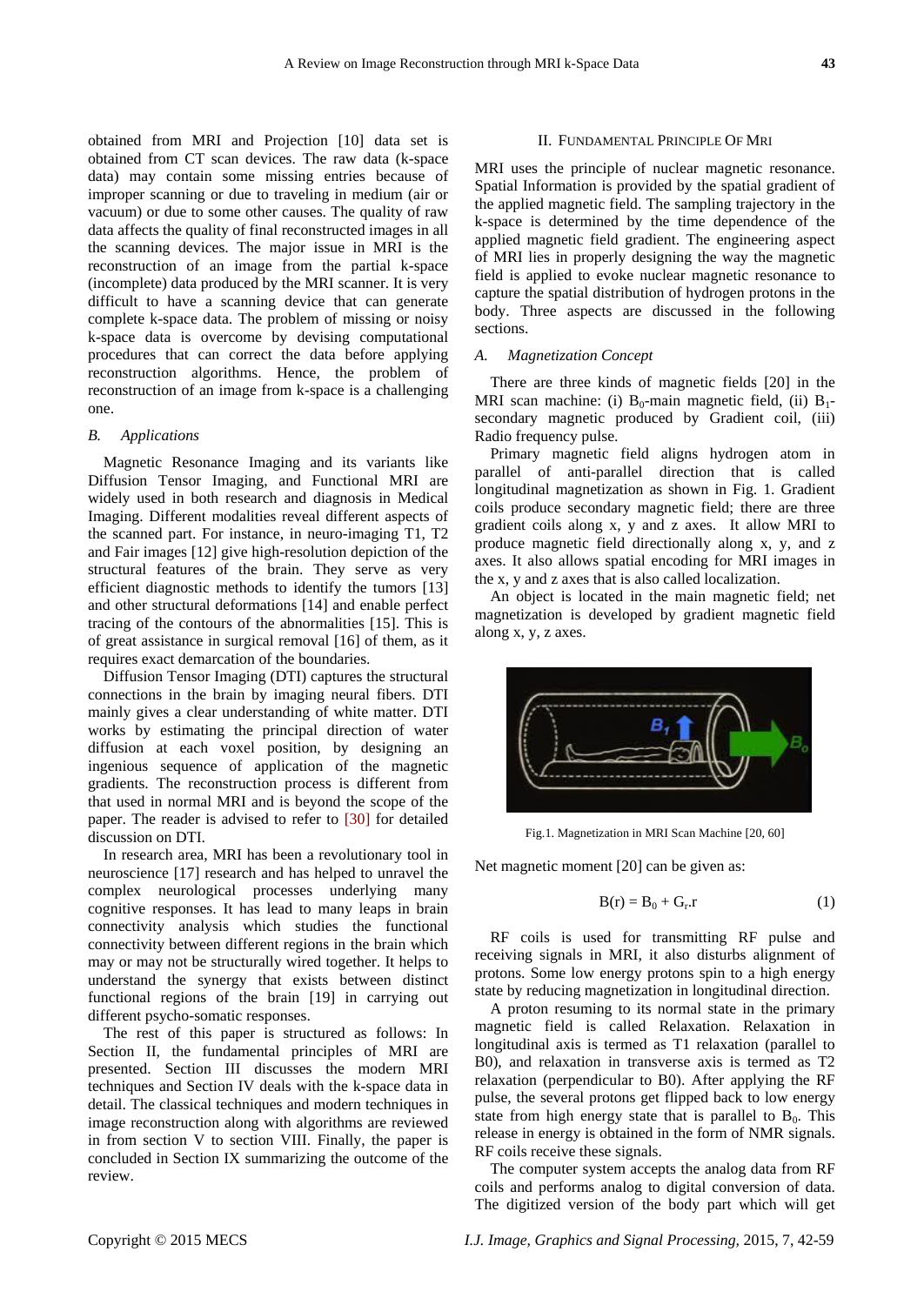stored in temporary image space also called the k-space, the Fourier transform of the image. K-space stored digitized NMR signals during data collection/ acquisition phase. It represents the spatial position covered by frequency and its phase data generated by MRI scan. K-Space data [21] is sent to image processor where some reconstruction algorithm is applied to reconstruct an image.

## *B. Theory of Nuclear Spin*

The physical basis of NMR signals is the concept of Nuclear Spin [22]. NMR signals are generated when the protons come back to low energy from higher energy. Nuclear spin is an inherent form of angular momentum  $(\mu)$ carried by atomic nuclei and other elementary particles [22]. Here, in MRI, It is an assumption that Hydrogen Atom nuclei protons get aligned in anti parallel or parallel towards the main magnetic field as shown in Fig. 2.



Fig.2. Hydrogen Atom Spinning [11]

The angular momentum [22] can be given as:

$$
\mu = \gamma \tag{2}
$$

Where 'γ' is the magnetization "Gyromagnetic Ratio" and equation is called "Resonance Equation" [8].

## *C. Microscopic Behaviour of Tissue Particles*

The human Body is composed [23, 24] of primarily with water and carbohydrates. The water and carbohydrates has bulk of hydrogen atoms. In normal human body, quantity of water is more than 60%. When the gradient magnetic field fall on the body, the hydrogen atom of the body get excited to spin in one direction.

This spin [25] happens because Hydrogen Atom has only one proton and it could be aligned easily in MRI magnet. The proton possesses the property of spin which causes nucleus to generate an NMR signals that further catches by the radio frequency coils to generate k-space. Since, bones are not having any water; it does not generate any data for image. Bones leave blank area in images that is why MRI scanners are best for scanning soft tissues.

The Radio Frequency coils detect [26] the NMR signals generated by the nuclear spin. Both phase and frequency data are produced in the form of matrix, of complex numbers, whose central region has low frequency. This is generally referred as k-space data.

## III. MODERN MRI TECHNIQUES

Modern MRI provides superior spatial and structural resolution of infections or diseases in human body. It gives the clear picture of temporal resolution of dynamic imaging and plays an important role in metabolic imaging. Here, a few of the MRI techniques are discussed as follows:

# *A. Functional MRI*

The Functional MRI [27] was developed towards the end of 20th century. It is an invention that leads to many path-breaking researches in the field of cognitive sciences. It added a new dimension to the research by enabling the visualization of functional variations underlying the neural processes that manifest as the cognitive capabilities of individuals. fMRI has also served as a vital diagnostic tool by helping the identification of functional aberrations that impair the normal functioning of the brain. The technical aspects and applications of fMRI are briefly discussed below:

Neurological processes are basically electrochemical signals, which are the true indicators of brain activity which is hard to measure. Therefore, measurable surrogate indicators had to be developed to track neural activities and their derivations from equilibrium state.

In fMRI, typically a 3 Tesla magnet is used. fMRI measures the local change in blood flow by exploiting the fact that hemoglobin is diamagnetic when oxygenated and paramagnetic when deoxygenated. An increase in the volume of blood flow causes a small variation in the MR signal owing to a change in the concentration of oxygenated hemoglobin. This variation in MRI signal can be attributed to change in the level of neural activity.

Functional MRI is used to explain the functional movement of body part with respect to the brain. They are used to generate images of brain activity with the help of magnetization property. It helps to study the anatomy of human brain. It captures the magnetic differences in blood when it is in deoxygenated and oxygenated state [28]. In general, hemoglobin in the blood becomes paramagnetic when it is in de-oxygenated state, it produces larger Magnetic Resonance signal than in oxygenated state. It covers multiple images at various instances. While scanning, it enhances nerves to work faster and follow BOLD (Blood Oxygen Level Dependent) [29] effect, which is used for observing organs that are active (working) like brain tissues. Suppose if some portion of brain need to be removed because of tumor or any other cause, fMRI helps to analyze the side effects after removing that area from the brain.

# *B. Diffusion MRI*

Diffusion MRI [30] is one of the growing techniques in MRI field. It estimates the scattering of water molecules in the tissue. This approach depends on the Brownian motion of water molecules. It provides structural information of muscles of Glands (e.g. prostate, thyroid etc.). Along with Diffusion MRI, DTI [31] technique is used for reconstructing images. Diffusion MRI [30] was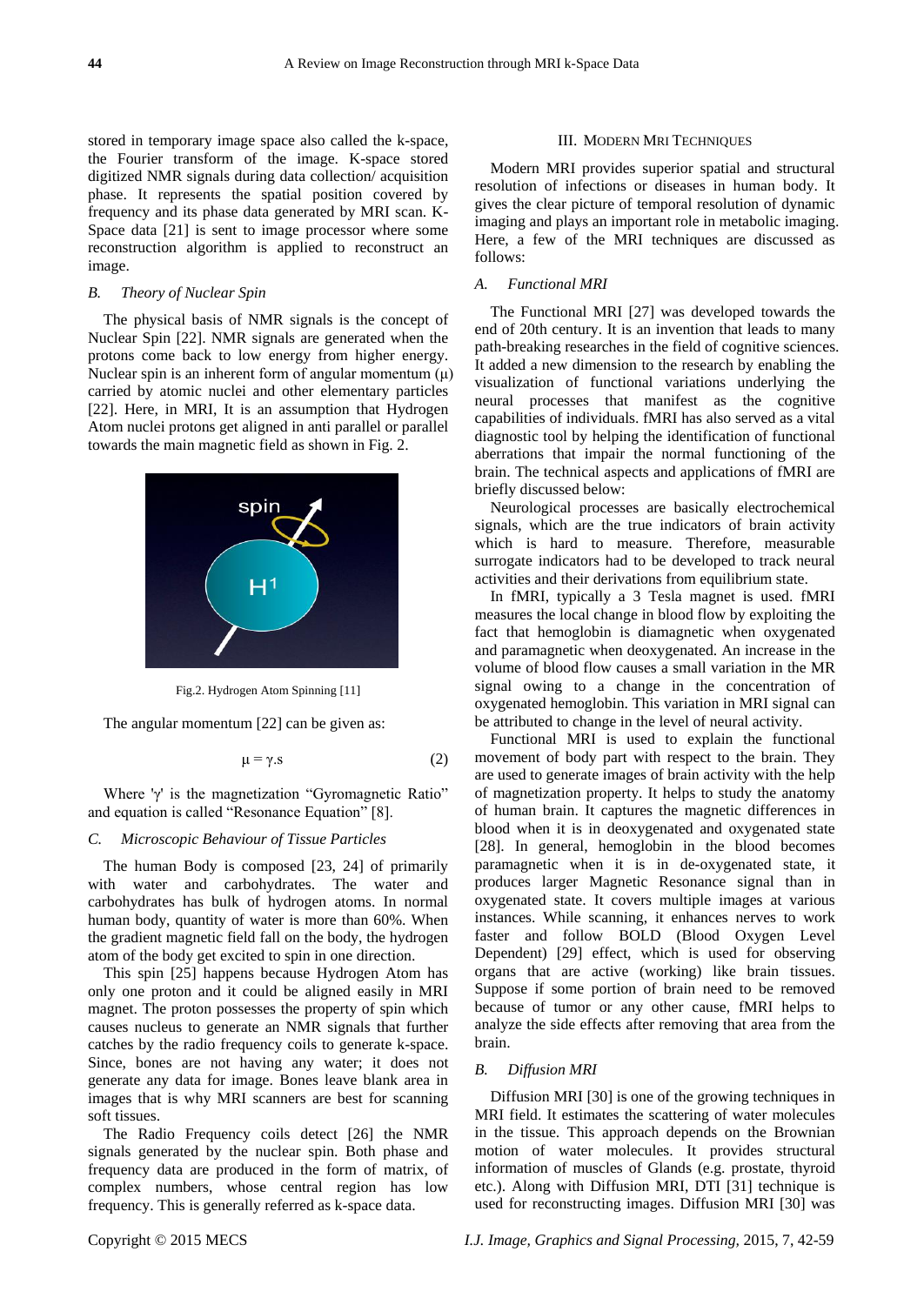#### *Principles of Diffusion MRI (DMRI)*

Diffusion tensor imaging [32] is a relatively new development in the field of neuron-imaging; it is a variant of MR imaging. DTI utilizes the local diffusion of water, as shown in Fig. 3, in the brain to gather insights into the structural details of the brain. DTI banks on the tendency of water to diffuse more along the neural fibers or axons. In diffusion MRI, when the magnetic field gets excited, a dephasing gradient magnetic field is applied. This causes the magnetic dipoles at various locations to precess at different angular velocities. Dephasing magnetic field disrupts phase alignment and the signal captured is weakened consequently. If there is no motion of water molecules the application of a rephasing gradient should realign the magnetic dipoles. This realignment manifests as the strengthening of the signal captured. But, since the water diffuses during the rephasing process, the pulse fails to refocus all the magnetic dipoles resulting in a signal loss. The signal loss is a function of the diffusion properties of the tissue.

 The principal direction of diffusion is obtained from the Eigen vectors of the diffusion tensor observed at that point. Water tends to diffuse more along the axon fibers, and hence, DTI can be used to infer the structural details of neural wiring.

#### *C. Real Time MRI*

Real Time MRI [33] scanning machine continuously monitors the objects in real time. Its imaging is based on radial iterative reconstruction and FLASH (Fast Low Angle Shot). FLASH [34] is a basic principle for measuring the k-space data that is obtained from scanning device. It is applied to study cardiac movement of the nerves and obtain cardiovascular imaging. It allows obtaining the heart beat imaging that is up to 50 frames per second. Apart from cardiac activity it is also used for studying the joint kinetics.

Fig.3. Illustrating dephasing and rephrasing in DMRI [30]

## *D. Multinuclear Imaging*

Multinuclear Imaging [35] analyses the biological tissues which are having tremendous amount of Hydrogen. However, this Imaging technique is still not available for practical use outside research Labs; it is not available at diagnostic center or hospitals. It is used for determining nano-level distances among the nerves. It explains how nerves work.

#### *E. Interventional MRI*

Interventional MRI [36] was basically developed for the interventional radiology. It does not cause any harm to the patient while scanning. It has no magnets, but, it has quasi static fields and strong magnetic radio frequency fields that are generated from the scanner. Its degree of invasiveness (Section 1, Introduction) is quite high as compared to other MRI imaging techniques.

## *F. Susceptibility Weighted Imaging (SWI)*

SWI [37] is different from the concept of spin density in MRI. It uses echo constraints, pulse sequences for capturing images. It utilizes the concept of magnetic susceptibility [38] for detecting the differences among various tissues. Each type of tissue has different echo gradient for magnetic field. It is applicable for detecting tumors, traumatic brain injury, stroke etc.

#### *G. Magnetic Resonance Spectroscopy (MRS)*

MRS [39] is used to measure the metabolism in the body tissues. Metabolism [40] is the reactions that allow living beings to grow and reproduce. MRS generates resonance spectrum that is related to the distribution of isotope that will excite to form raw data of the scanned object. Two or more elements are called isotope [41] when they have same number of protons in their nuclei. It is used for diagnosing metabolic disorder. It is also used for estimating biochemical reaction information of the tissue in the human body.

#### IV. K-SPACE DATA

K-space [42] data is related to image data by Fourier Transform. There are three independent working coils that provide gradient magnetic field along X, Y and Z directions. More compactly we can say, gradient can be defined as vector in 3 dimensions.

The Larmor frequency (*ω*) [43] represents the angular momentum of precession generated by magnetic moment of the protons and can be given as:

$$
\omega = \gamma B \tag{3}
$$

B is the strength of the static magnetic field, and  $\gamma$  is the gyromagnetic ratio.

In MRI, due to the presence of main magnetic field  $(B_0)$ and gradient magnetic field (G), Larmor frequency (also called spatial frequency) can be calculated as:

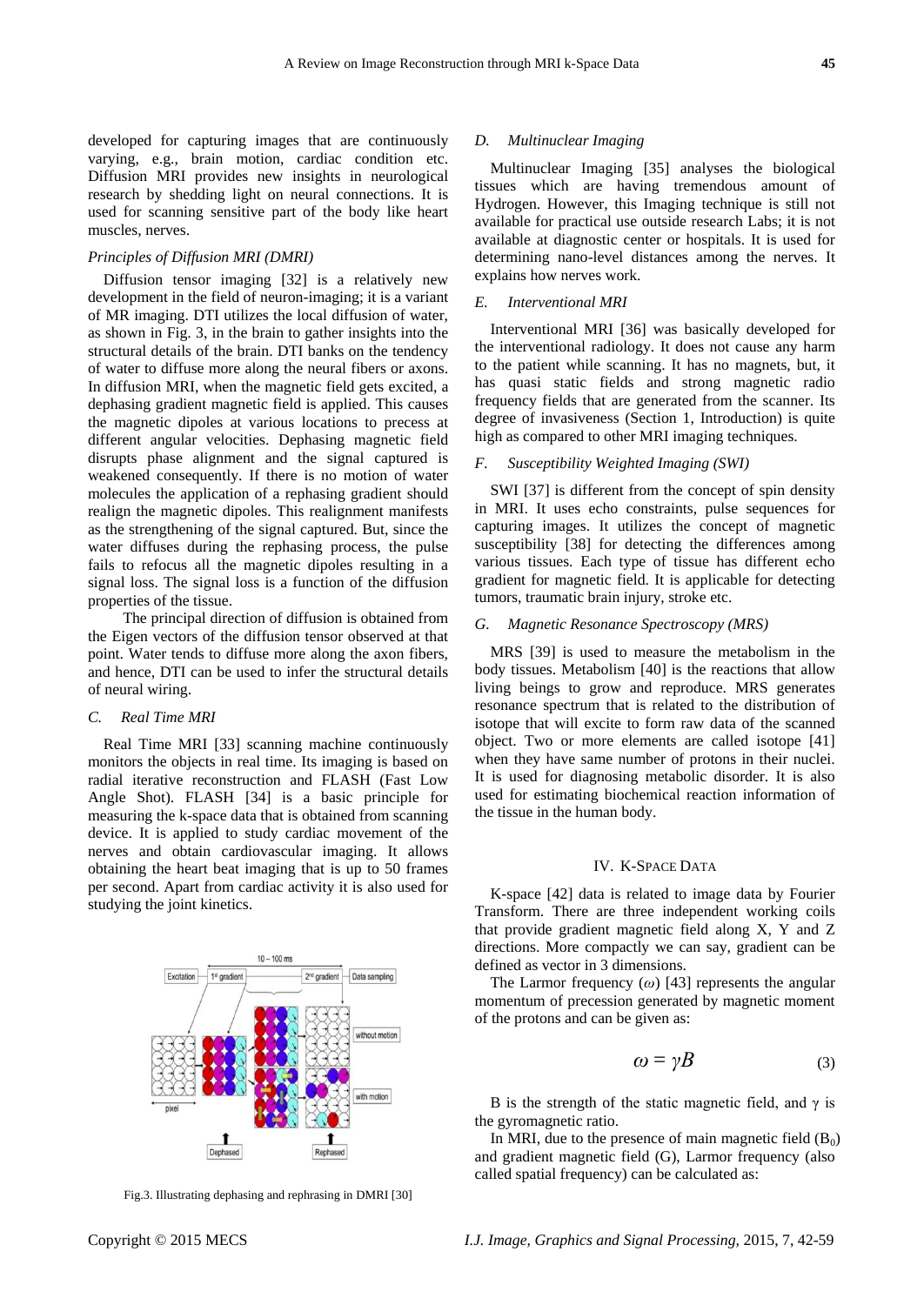(8)

$$
\omega = \gamma \left( \overrightarrow{B_0} + \overrightarrow{G} \cdot \overrightarrow{r} \right) \tag{4}
$$

Where  $\bar{r}$  is the spatial location (coordinates of a point) in the image. In rotating frame, the main magnetic field vanishes, ω can be given as:

$$
\omega(r,t) = \gamma \left(\vec{G}(t).\vec{r}\right) \tag{5}
$$

Phase, ϕ is the integral of angular frequency. Phase of the image at t=0 can be given as  $\phi(0) = 0$ ; at any time t, it is given by

$$
\phi(r,t) = \int_{0}^{t} \omega(r,\tau) d\tau
$$
 (6)

Substituting equation (5) in (6), it can be written as

 $\boldsymbol{0}$  $k(t) = \gamma \int_0^t \vec{G}(\tau) d\tau$ 

$$
\phi(r,t) = \gamma \int_{0}^{t} \vec{G}(\tau) \cdot \vec{r} d\tau \tag{7}
$$

Let  $k(t) = \gamma | G(\tau)|$ 

Now 
$$
\phi(r, t)
$$
 can be written as

$$
\phi(r,t) = k(t).r \tag{9}
$$

MRI scanner output can be represented as a function of time as

$$
s(t) = \int M_{xy}(r, t) dr \tag{10}
$$

 $M_{xy}$  is the vector sum of all transverse magnetization exists in the image at any point of time. In MRI, the signal obtained as a function of r and phase in the image. Phase varies with respect to both space and time:

$$
\mathbf{A}(\mathbf{z}) = \mathbf{A}(\mathbf{z})^{\mathbf{z}} \mathbf{z}^{\mathbf{z}}
$$
 (11)

 $M_{xy}(r, 0)$  represents an Image at time; t=0 as a function of spatial position, and  $e^{i k(t) \tau}$  represents phase. Image cannot be obtained directly. Instead, it is obtained along with phase which changes over the region during scanning.

 $M_{xx}(r, t)$  represents the image f(r, t).

Substitute equation (11) in equation (10),

$$
s(t) = \int f(r,t)e^{ik(t)r} dr
$$
 (12)

This equation is exactly the definition of Fourier Transform which tells that s(t) provides the Fourier coefficients of the image f(r, t).

#### *A. k-Space Data Generation*

In MRI, reconstruction of an Image is more complex than other scanning devices like CT-scan and Ultrasound scan. Most of the k-space data reside in the lower frequency region (Fig. 4). The higher frequency regions are generally sparse in k-space, and most of the information of an image is present near the central region of k-space.

The Fourier Transform of a real signal is a conjugate symmetry [44]. Due to this reason the k-space data also follows conjugate symmetry. The high spatial frequencies correspond to the region of an image where the rate of change in intensity is more. The low spatial frequency corresponds to the region of an image where the rate of change in intensity is less.



Fig.4. Inverse Fourier Transform of an k-space [65]

Reconstruction of an image from its k-space data is one of the applications of Inverse Problem in Image or Signal Processing field.

The central region in k-space provides information regarding the contrast [45] of the image, and the peripheral regions provide the detail about the structure like borders and contour of an image.

## *B. k-space Data and Partial k-space*

respect to both space and time:<br>
to obtain the full k-pace becau<br>
to obtain the full k-pace becau<br>
the radio frequency field, prince the radio frequency field, prince the radio frequency field, prince the radio frequency f *i*kka is completely available [46]<br>to obtain the full k-pace because<br>the radio frequency field, prima<br>Ideally, the Fourier Transform K-space data can be referred as Full k-space data when there are no missing entries present in k-space or k-space data is completely available [46]. It is practically difficult to obtain the full k-pace because of non-uniform nature of the radio frequency field, primary field and gradient field. Ideally, the Fourier Transform of an image is equivalent to the full k-space data [46].



Fig.5. Fourier transform of an image gives full k-space data [47]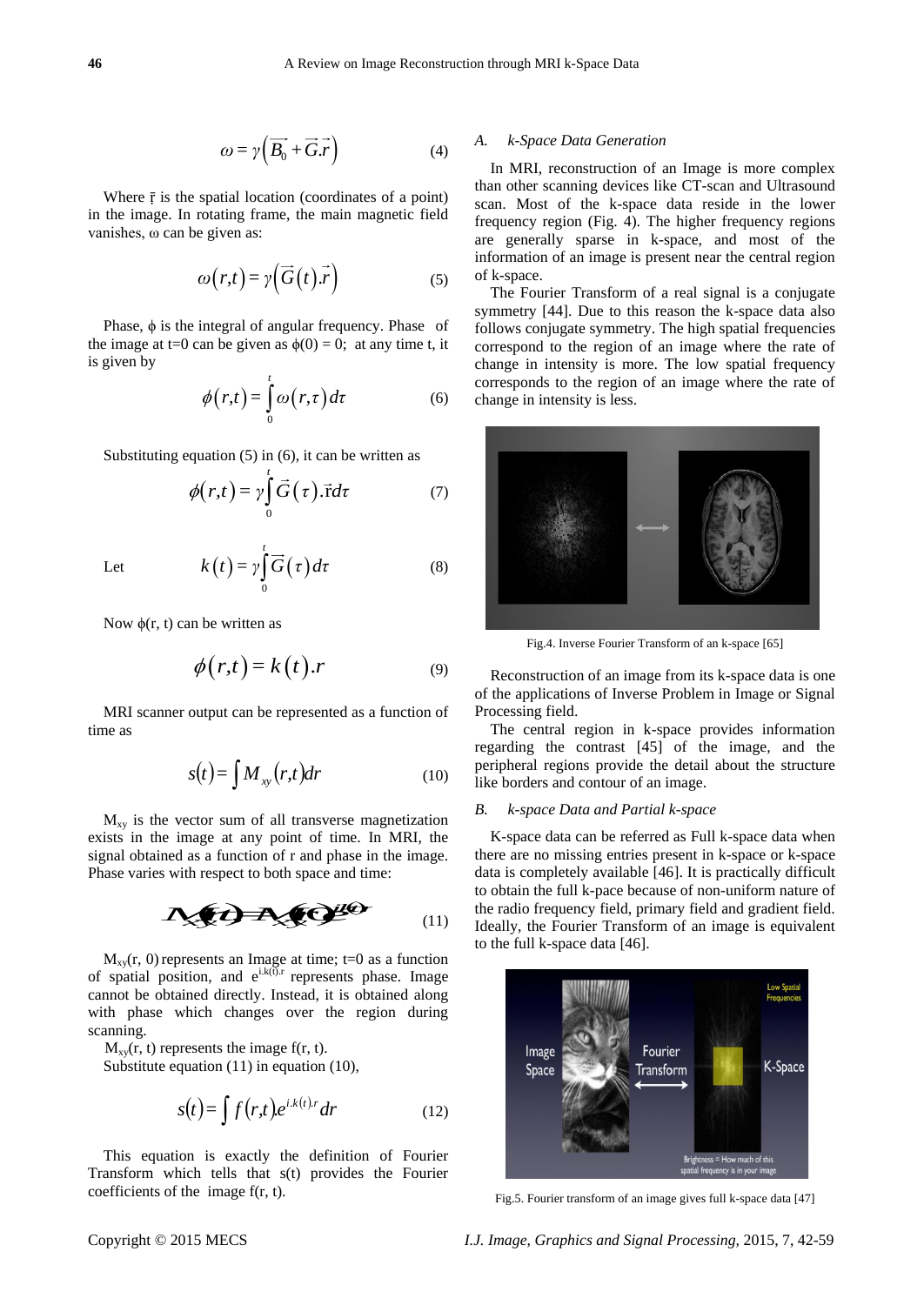By doing inverse Fourier Transformation, it is possible to get proper reconstructed image (Fig. 5). Though, the kspace data is not fully available, there exists symmetry in k-space matrix; this symmetric nature of k-space enables rebuilding the missing k-space data to a greater extent.

# *C. Fourier Transform and k-Space Data*

More technically, k-Space data contain the density [47] of nuclear magnetic resonance signals generated from the body and it gets collected on the MRI radio frequency coil when the magnetic field get passed from the object.

The important information of an image is near to central region only. Magnetic Resonance Imaging analyzes [48] the Fourier transform of the spatial frequency entries in k-Space data of hydrogen atom nuclei. Due to this phenomenon the k-Space data is also a definition of Fourier transform. Example k-space data and the corresponding image are shown in Fig. 4.

## *D. k-Space Imaging Sequence*

The Imaging sequence consists of four phases: data collection phase, preprocessing phase, reconstruction phase and post processing phase.

The process of collecting the partial k-space data from RF coil in MRI comes under the data collection phase. The collected k-space is analog in nature which is not amenable for processing by digital computers. Hence, reconstruction from k-space is preceded by a preprocessing phase which converts the analog data to digital form. Conversion of the preprocessed k-space data into a visually interpretable and meaningful image is done in reconstruction phase. In the post processing phase, it is needed for removing noise in the reconstructed image with the use of filter concept, de-convolution, or total variance etc.

## *E. MR and CT Imaging Data*

Computed Tomography (CT) collects the data in the form of projections while in magnetic resonance imaging it collects the data in the form of k-Space. These projections are simulation of Radon transform [49] of an image in computed tomography while in magnetic resonance imaging; k-Space is the simulation of Fourier transform.

Both magnetic resonance imaging and computed tomography follow the concept of inverse problem via PST (Projection Slice Theorem) [50] in CT scan and PSF (Point Spread Function) [51] in MRI scan. In MRI, the data collected is not the projections but it is the spatial frequency information of imaged object. The conceptual difference between the modalities [52], which imply the method of reconstruction, is entirely different.

## *F. Phase Correction*

There is always variation in phase while collecting k-Space data because of non-uniform distribution of magnetic field. Acquisition of the complete k-space is not feasible. The paper [51] divides the k-space data in several sub sections or plane and there exist one plane corresponding to each sub section. So, error varies when

processing occurs from sub section to sub section that should be eliminated for constructing proper image. These sections are also called Blades [51]. These Blades make hermitian symmetric matrix. Each Blade is transferred into Fourier Space with the help of Fourier Transformation.

# *G. Gibbs Ringing Artifact*

Gibbb's artifacts [51] are unwanted signals which usually appear near the edges in an image. Gibb's artifact gives ghosting in an image. It usually occurs because of the low pass filter. Here in k-space reconstruction it occurs due to the variation in phase.

When the k-space data is generated by Fourier Transform then most of the Reconstructed Image is affected by Gibbs Ringing Artifact [51]. During Reconstruction of an Image it accepts the some spurious signals (also say, noise) when the image reconstruction is in processing.

It occurs when we are processing/sampling only Low Spatial Frequency region of k-Space. This Artifact gives noise near the edge in an image because there is a transformation happen when it shifts from low spatial frequency to high spatial frequency or vice versa. So, there is some noise add while processing these areas. These artifacts can be prevented by using the concept of convolution as a function of smoothing.

## V. RELATED CLASSICAL WORKS IN MRI IMAGE **RECONSTRUCTION**

Enormous amount of work has been done in the field of reconstruction of images from the signals acquired by the scamming devices. There has been staggering improvement in the quality of reconstruction since 1970 [53]. A few of the most notable works are reviewed in the following subsections.

#### *A. Expectation Maximization*

One of the classical works in image reconstruction is that by Cheng and Dewey [54]. Authors described the concept of reconstruction of image from projections or raw data as an inverse problem, and implemented for cases where large number of images to be reconstructed. They derived an algorithm that is much efficient than filtered layer-gram method for CT scans. By using highpass filter they formed a system of linear equations that can be evaluated very well in the Fourier domain. Expectation maximization is employed for determining the class values that are not available. MRF (Markov Random Field) model of dynamic objects is used to achieve local regularity and increase smoothness during reconstruction.

#### *B. Sensitivity Encoding*

Pruessmann et al. [55] proposed a new approach for collecting the k-space data refereed as SENSE (Sensitivity Encoding). In classical technique, Fourier Imaging collects the data on RF coil at very slow rate but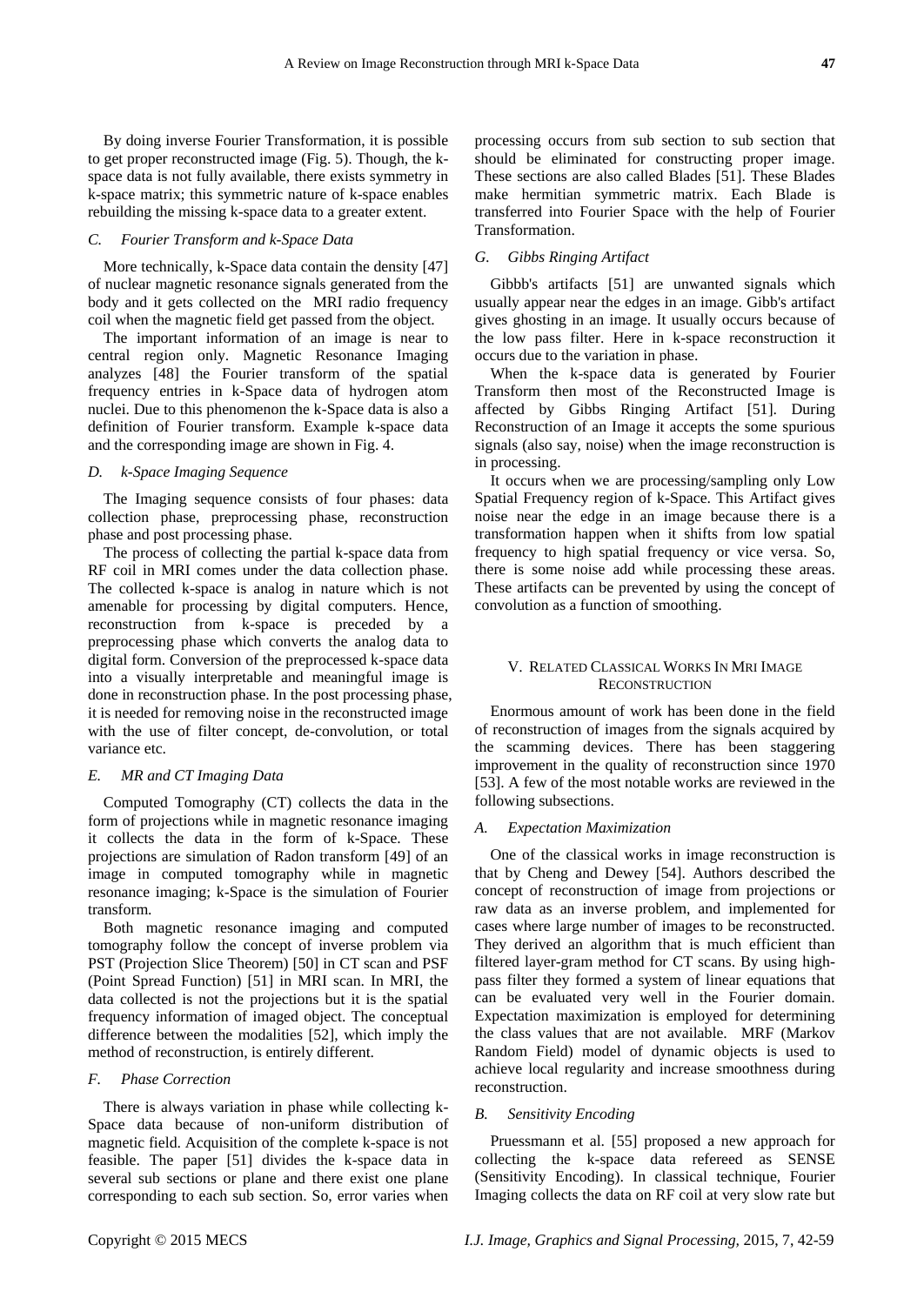with the help of SENSE we can enhance the capability of Fourier Imaging at the double rate. This also reduced the time for scanning. The normal encoding (that is, by Fourier Imaging) samples the k-space data and transfers it to the RF coil. It does not enhance the sampling density. If the Fourier Imaging is used with SENSE, it reduces the sampling density and collects the k-space more efficiently. SENSE enhanced the gradient encoding and reduced the scan time as compared to Fourier imaging.

## *C. OTSUS Imaging Technique*

Borse et al. [57] presented the concept of threshold technique for imaging called OTSUS. It maximizes the intensity of pixels in order to perform picture thresholding on the clustering basis. This method is not good for segmentation. It is suitable for image reconstruction. This method is used to reconstruct 3D images from 2D images. If the raw data has too many real values, it is not possible for the software to estimate the expected value and will not work properly for these kinds of images. It gives a user friendly interface with good visualization. It was used by Doctors and Radiologists and allowed them to reconstruct large number of images from various angular visions.

## *D. Inverse Problem and Modulation Transfer Function*

Andrei et al. [58] presented a new approach to reconstruct an image using inversion of exponential divergent transformation of beam analytically that could serve a mathematical model for 3D spectacular of cone beam imaging. The approach uses a circular scan on cone beam based on an assumption that an area which is convex can be attenuated constantly. The inverse problem is reduced to a restoration problem analytically with the help of PSF (point spread function) [59]. The method requires two processing steps for image reconstruction, namely, filtering projection and back projection. The Wavelet transform used provides good result for filtering the noise.

## *E. Linear Inverse Problem*

Ribés and Schmitt [61] applied idea of inverse problem in image processing for reconstructing images. As we know, the inverse problem is a classical problem in Physics. Due to the continuous distribution of raw-data (k-space in MRI), they implemented concept of Linear Inverse Problem in image processing. Four techniques are proposed for the solution of linear inverse problem directly for the reconstruction of an image. The techniques are: Interpolation, Indirect Reconstruction, Direct Reconstruction and Fourier Transformation based Reconstruction. They also discussed the application of Inverse Problem in Magnetic Resonance Imaging and Multispectral Imaging [62].

Gylson and Govindan [56] discussed a fast algorithm for reconstruction computing CT (Computed Tomography) images. Filtered back-projection algorithm is implemented in various domains. The cost of computation and the RMS error of reconstruction are discussed. In [63], Gylson and Govindan also presented an efficient back projection method using Walsh Transform. The Walsh Transform method provides faster computation when compared to DFT.

#### *F. Level Set Method*

Chul et al. [64] discussed transform of discretized domain using gradient method of unique switching behavior which is used to stabilize evolution of level sets and the trade-off of constructing the signal/ image are hiked up with respect to pixel and their support. They also mentioned level set method [65] that increases the stability and quality of raw data. Level Set Method is a general concept of solving problems in Image Science, 3D graph theory applications etc. It numerically analyzes the various shapes and surfaces on fixed n-dimension coordinates. It also helps to analyze time varying object in real time. It works in per-processing phase of an image. It divides given continuous function into level sets and then analyzes each one numerically and returns the result to reconstruction algorithm.

## *G. Compressed Sensing or Compressive Sampling*

Montefusco and Lazzaro [66] discussed primitive approaches for sampling of the signals/images that follow the fundamental of the NST (Nyquist sampling theory). This theory proofs that the rate of sample must be at least equal to twice of the utmost frequency present in the signal. This principle covers all the signals/images that are used to reconstruct final result from the projections like medical images and radio astronomy images. They discussed the basic two principles of Compressive Sampling. First, the signal must be compressible or sparse and have a precise representation when it is indicated in the form of basis; second, the collection of data should be non coherent with the sparsed basis and have dense description in that basis. Complete sampling allows reconstructing large number of images efficiently.

Lustig et al. [67] also presented the concept of Compressed Sensing in the context of reconstruction of images and signals from partial k-space data generated by MRI scanner. Using compressed sensing in MRI, it does data collection in two ways: (i), by Wavelet Transform [68], and (ii) by encoding spatial frequency constraint in the form of projection. They focused their discussion in the second way of data collection, that is, spatial frequency [69]. By collecting data using the concept of compressed sensing, they were able to collect the data in faster ways.

## *H. Cone Beam Computed Tomography*

Kan et al. [70] discussed about the Image guided radiation therapy. This kind of therapy is very much required to ensure the correctness of the aspects using the discretized projections of tissue. They also discussed Cone Beam Computed Tomography (CBCT) [71] which is very popular online imaging tools for modeling tissue from CT scan or MRI scan. Although CBCT is much suitable to use, the presentation of CBCT systems is quite less than the default CBCT. The image quality for the CBCT can be dissipated very easily due to the change in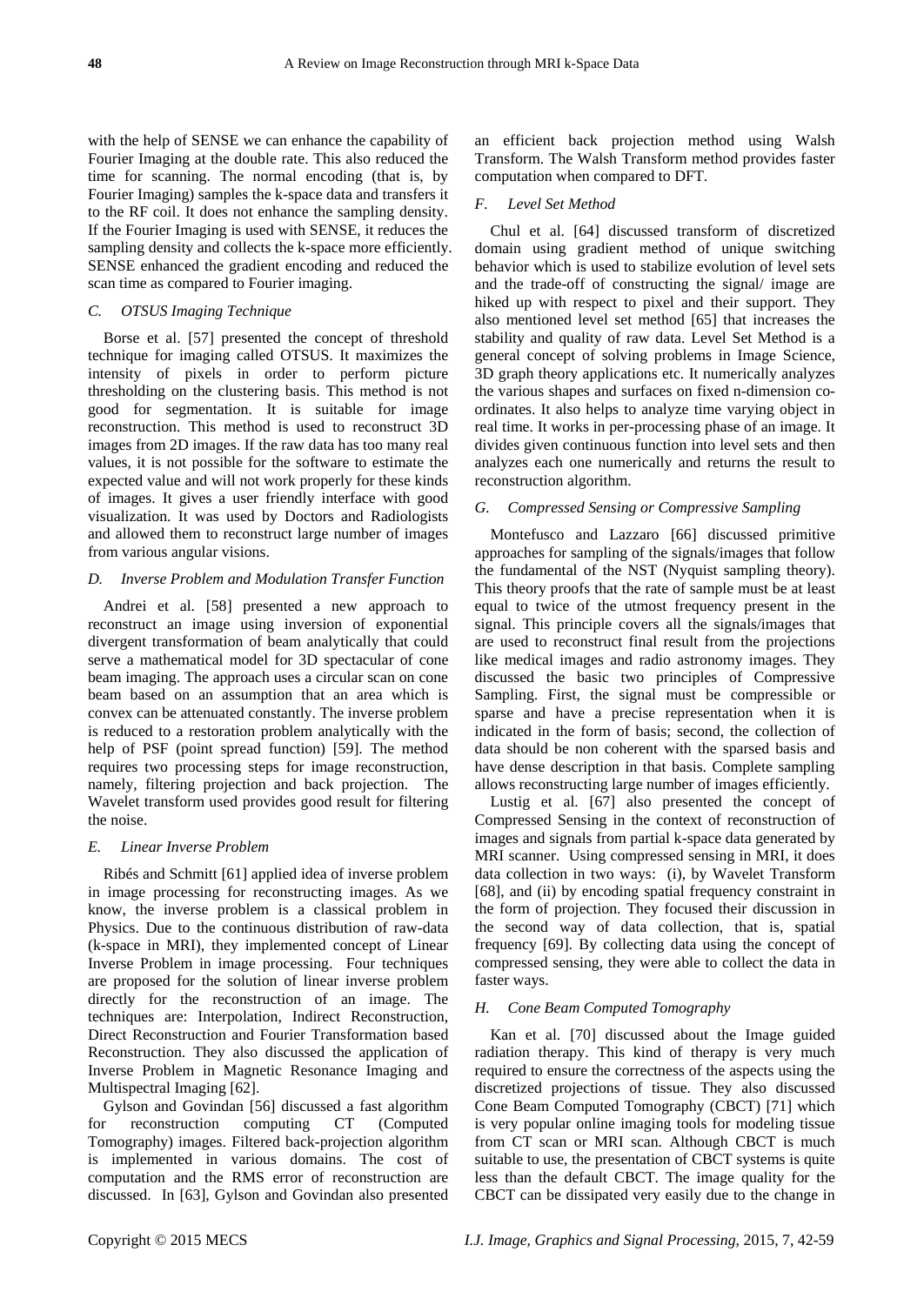medium while reconstructing from projections. The CBCT uses artifacts reconstructions, that is, approximate analysis of the image. In order to further get better the CBCT image quality and trim down the reconstruction artifacts, they used various iterative reconstruction algebraic approaches used for different CBCT geometries in their paper. They evaluated the artifacts of these algorithms using a variety of numerical methods as well as digitally projected images of long suffered people.

In the discussions carried out in this Section, many approaches for reconstructing images have been reviewed like Sensitivity Encoding, Level Set Method and many others. The basic idea of these approaches is being used as foundation for many recent research works also. Compressed Sensing is used for reducing the scan time even for current MRI scan machine. CBCT is also a great way of reconstructing images online. This is widely used by Bio Medical Universities for analyzing diseases through MRI scanned images online. Some of the most popular classical algorithms [72] from k-space data like Zero Filling Method, Phase Correction using Conjugate Symmetry, and Homodyne Reconstruction Algorithm for reconstruction are discussed in detail in the next section (VI). All these classical algorithms are direct methods requiring only one pass for the processing.

# VI. CLASSICAL ALGORITHMS FOR IMAGE **RECONSTRUCTION**

Image Reconstruction is the process of converting kspace data to an image. The partial k-space data is obtained from MRI scan, this k-space is having some missing entries due to various reasons, as we already discussed. There exist many classical algorithms to reconstruct an image from k-space data like Zero Padding (or Filling) Method, Phase Correction using Conjugate Symmetry, Homodyne Algorithm. These all are the direct method (only one pass required for the processing) for image reconstruction.

#### *A. Zero Filling Reconstruction Algorithm*

As the name suggests zero filling [73], zero get filled in the missing entries of k-space data. It is naive approach of reconstructing images. It is directly making missing entries to zero without rebuilding. It works well when almost full k-space data is available. The algorithm takes input as partial k-space data and produces reconstructed image.



Fig.6. Original Phantom Image (U) and Reconstructed Phantom Image (D) after applying Zero Filling Algorithm

*Pros:* The best thing of this algorithm is that it is simple. If the full k-space data is available, it gives reasonably good results.

*Cons:* It is practically difficult to obtain full k-space data, hence it cannot be used for reconstructing medical images and it is not an acceptable technique.

*Result:* The output image is blurred as we can see in Fig. 6, and it is not acceptable for the diagnostic purpose. It is needed to fill missing entries with some meaningful data.

#### *B. Phase Correction using Conjugate Symmetry*

It has been discussed in section (IV, F) about the phase correction, due to the phase error in k-space data set, it obtains a few missing entries. These entries required to fill for the proper image reconstruction. This method fills these entries by considering the property of conjugate symmetry of k-space. The algorithm takes input as partial k-space data and produces reconstructed image.

## *Denotations:*

Symmetric data (Central Region):  $M_s(k_x, k_y)$ Symmetric Data Reconstructed image:  $m_s(x, y)$ Partial k-space image obtained after IFT:  $m_{nk}(x, y)$ 

*Algorithm [74]:*

- 1) The phase estimate can be given as  $p^*(x, y) = e^{(-i)}$ <sup>\* $\phi$  (x, y)); and  $\phi = arg(m_s(x, y))$ ; where  $p^*(x, y)$  is</sup> multiplied with image  $m_{pk}(x, y)$  and it gives phase corrected image. Apply Fourier transformation to this phase corrected data. It obtains phase corrected partial k-space data. In this algorithm,  $m_s(x, y)$  is used for the phase correction.
- 2) Apply Conjugate Symmetry on the phase corrected to get symmetric k-space data.
- 3) Apply Inverse Fourier transformation on the symmetric data set to get required Image.

#### Fig. 9 illustrates the algorithm

*Pros:* Images obtained from this algorithm are phase corrected image and the results are better than zero filling method.

*Cons:* It does not work when most of the k-space data entries are real valued. It is not possible to get the conjugate symmetry of real numbers.

*Result:* The output image is not much clear as we can see in Fig. 7, and it is also not acceptable for the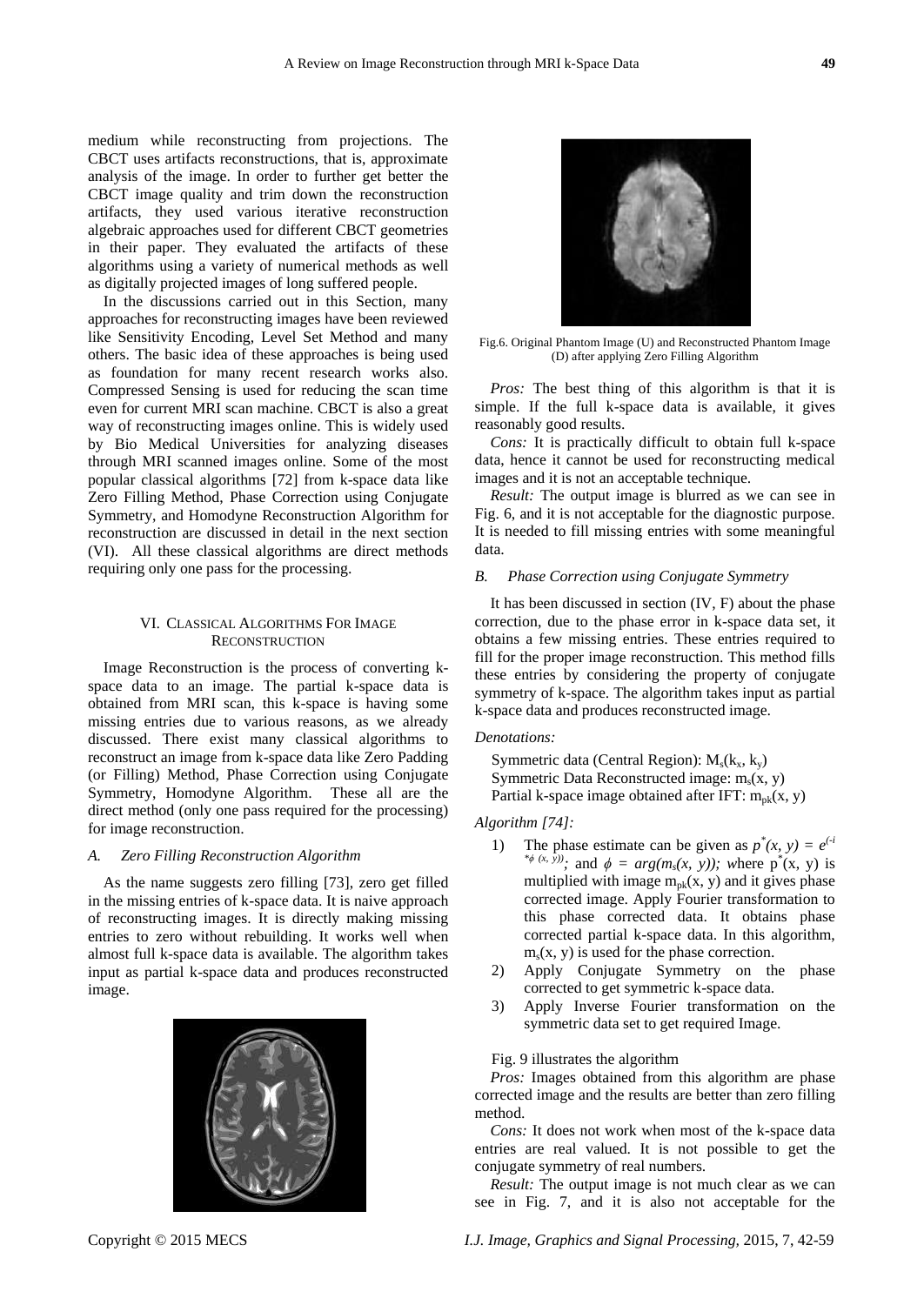diagnostic purpose.



Fig.7. Original Phantom Image(U) and Reconstructed Phantom Image(D) after applying Phase Correction using Conjugate Symmetry

# *C. Homodyne Reconstruction Algorithm*

*Motivation:* The main drawback in the previous approach (phase correction using conjugate symmetry algorithm) is that after doing the phase correction, the Fourier transform and inverse Fourier transform have to be computed multiple times to get the reconstructed image. This transform and inverse transform are considered as overhead for the reconstruction of an image. Homodyne algorithm overcomes this and requires the FT and IFT to be done only once.

*Theory:* This method uses an extra function called weighing function [72] that splits the real and imaginary part of the partial k-space data into anti symmetric and symmetric components. The main motive of this weighing function is to get the uniform distribution of spatial frequency in k-space data that are usually not uniform. The uniform distribution of spatial frequency in k-space data can be obtained by multiplying weighing function to the partial k-space. The nature of weighing function can be seen in Fig. 8, you can refer [72] for weighing function. The algorithm takes input as partial kspace data and produces reconstructed image.



Fig.8. Weighing function is performing uniform distribution [72]



Fig.9. Pictorial Representation of Phase Correction using Conjugate Symmetry Algorithm [72]

#### *Algorithm [75]:*

It is similar to the "phase correction using conjugate symmetry" algorithm except for the weighing function factor. Fig. 10 illustrates the algorithm

*Difference with Phase Correction using Conjugate Symmetry method:*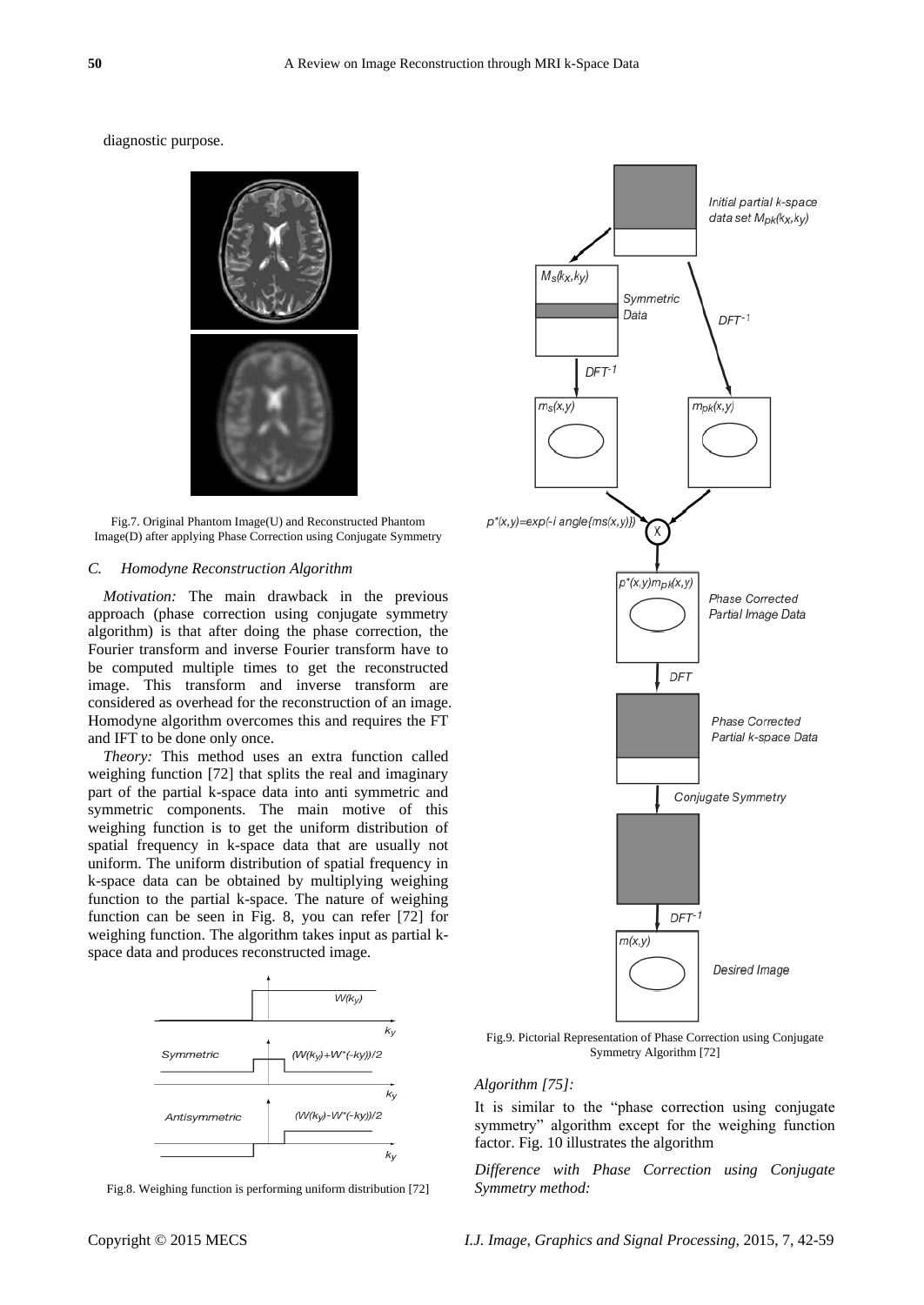Both algorithms perform well when the variation of phase is minimal in both. The Homodyne algorithm performs phase correction after conjugate synthesis while phase corrections using conjugate symmetry perform the phase correction before conjugate synthesis.



Fig.10: Pictorial Representation of Homodyne Reconstruction Algorithm [72]

*Result:* As we can see in Fig. 11 that output of Homodyne reconstruction algorithm is better than phase correction using conjugate symmetry method. The image is cleared and acceptable for the diagnostic purpose in 1990's





Fig.11. Original Phantom Image (U) and Reconstructed Phantom Image (D) after applying Homodye method

#### *D. Summary of Classical Reconstruction Algorithms*

Various reconstruction algorithms Zero Filling Reconstruction Method, Phase Correction using Conjugate Symmetry Method, Homodyne Reconstruction method, have been discussed. They all are Direct Methods (perform reconstruction in one pass only). They all work well when the phase varies slowly. They give unavoidable reconstruction errors when the k-space data contains almost all real values because conjugate symmetry is not possible for real values.

## VII. RECENT RELATED WORKS IN MRI IMAGE **RECONSTRUCTION**

Some remarkable work in the field of Image Reconstruction from MRI has been discussed in the previous sections V and section VI. Image reconstruction is still an active area of research. Time and again, scientists and engineers are contributing to this area. A few of the recent developments are reviewed briefly in the following:

#### *A. Alternating Minimization*

One of the recent works in image reconstruction is that by Kyle Herrity et al. [76]. They made an assumption that when the image is sparse we have only partial entry in PSF (Point Spread Function) [59]. They attempted to recover the magnetization distribution density that got lost due to permittivity and permeability towards the surrounding. Authors used an Iterative approach called "Alternating Minimization" for solving multiple linear equations efficiently. The minimization technique is used to bring down the number of missing coefficients. They discussed two models of Alternating Minimization algorithm such that one model follows the sparsity and other one follows Total Variation [77]. This algorithm is applied for MRI reconstruction which was then a comparatively latest imaging technology that is capable of resolving the image using spatial and temporal atomic scale. The authors concluded that their models provide better results than the other iterative techniques (e.g., ART) [78] when the image is sparse.

*B. Harmonic Analysis and Sparsity*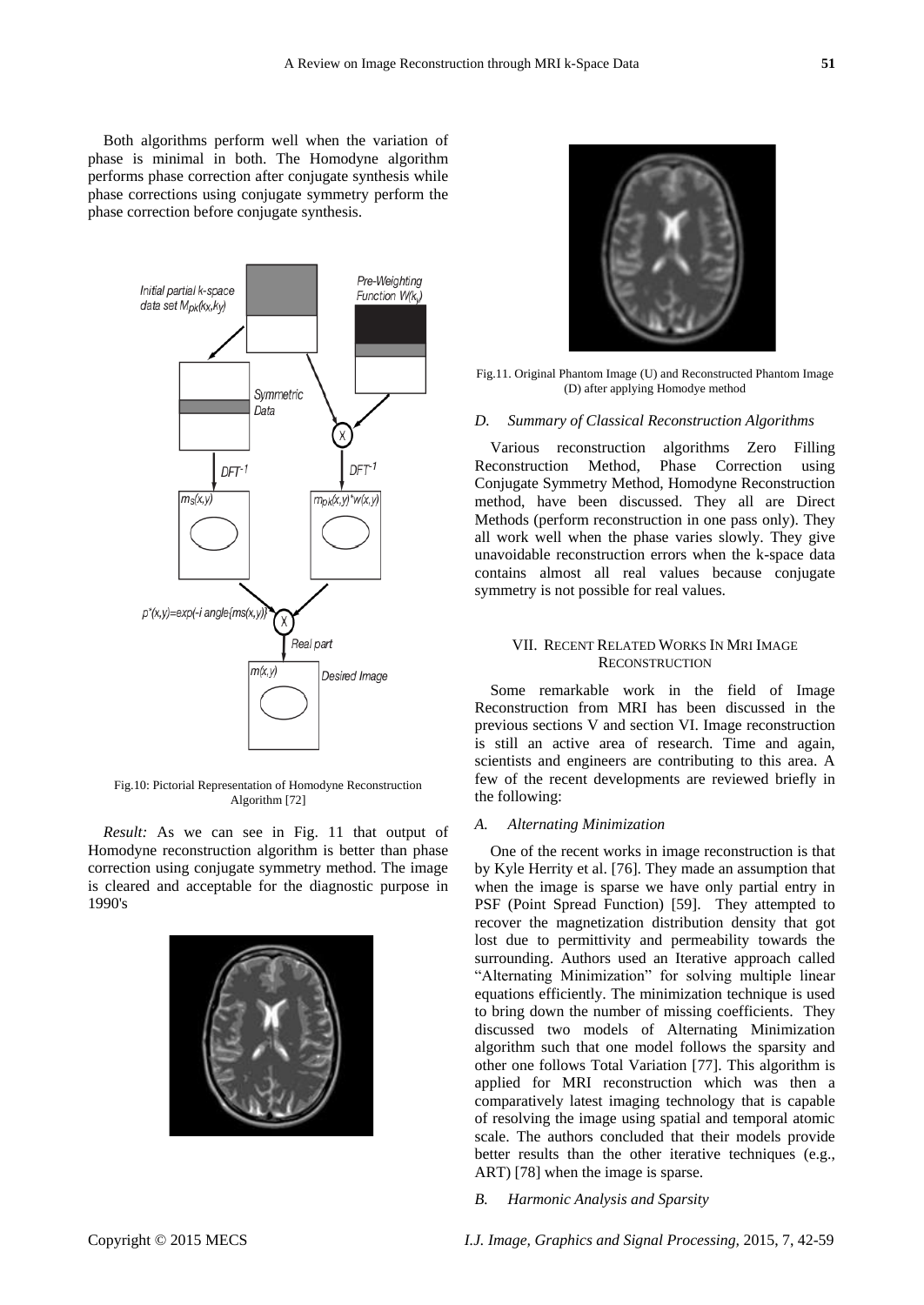Alfred et al. [79] reviewed the theoretical results from sparse solutions of systems that are linear. Harmonic analysis of wavelets and applications of sparsity to signal and image processing are discussed. The sparsity based solution of linear equations in the application of image compression and image reconstruction are also discussed. Authors discussed various concepts like LU Decomposition, and Least Square Method of Applied Mathematics in signal processing. They also reviewed the results obtained from the linear equation of sparse image matrices and image reconstruction using projections (raw-data in CT scan).

#### *C. Signal Acquisition Protocol*

Candes et al. [80] presented how to reconstruct an image from numerical optimization from the full-length signal/image using the raw data (k-space) that is also called projections. They also described a very simple and efficient signal acquisition protocol that samples the signal which is independent of rate of change in projections. The final set obtained after the sampling allows improving the reconstruction power of sparse data, and permits better reconstruction of images.

#### *D. Stein's Unbiased Risk Estimator (SURE)*

Raich and Alfred [81] proposed sparse image reconstruction in radio astronomy. They proposed three sparse image reconstruction methods; first uses Stein's unbiased risk estimator(SURE) for selecting the hyperparameter for L1 estimator, and the other two, based on sparse prior, use empirical Bayes denoising. These three methods are simulated and found to produce better results than sparse Bayesian learning (SBL) [82]. They also explained the use of sparse priors in the Baye's framework empirically. Sparse prior value is much less than 1. Sparse prior is the magnetization intensity falling on the body. They examined three priors for the purpose of Baye's estimator [82] and compared to SBL, which itself is a Gaussian prior.

#### *E. Signal Modeling Approaches*

Jeffrey A. Fessler [83] discussed the elegance and flexibility of magnetic resonance imaging. Classically, the images from magnetic resonance imaging were reconstructed using 2Dimension and 3Dimension Fast Fourier Transformation. Those all reconstruction techniques were not efficient to give proper images because of the non uniform distribution of magnetic field, non Fourier effects and unknown Trajectories of k-space. The image reconstruction is not a single problem in magnetic resonance imaging but it is a combination of several problems that depends upon physical effect of MRI like hardware configuration.

They also presented a model which distributes the collected data (k-space) into small sub-set that is also called sub problems. The proposed models are Magnetic Resonance Signal Modeling, Measurement Modeling, and Linear Reconstruction Modeling. Magnetic resonance signal modeling gives good results as compared other primitive Inverse Fourier Transformation

of the k-space data model.

## *F. Non Iterative Algebraic Approach*

Jose and Govindan [84] proposed a new non-iterative algebraic approach for reconstructing images from projections. The idea they followed is to compute pixel values one by one from projections that passes through these pixels. The ray width and angle of projections are chosen in such a way that the first projection passes though only one pixel, and the second passes through one more unknown pixel, and the third passes through one more unknown pixel etc. With the help of triangular linear equations, the system of algebraic equations is formed. Triangular equation is solved in linear amount of time. This approach is also memory efficient because they are not storing the values iteratively.

## *G. Sphere Shaped Support Vector Machine (SSSVM)*

Guo et al. [85] proposed SSSVM approach for classifying encephalic tissue in MRI reconstructed images. Most of the brain is made up of encephalic tissues which are highly irregular in shape. Classical method would not provide accurate reconstruction of brain image. SVM (Support Vector Machine) is used to reconstruct these complex images. It uses two form of SVM; first, SSSVM, which is applied for the 3D Image Reconstruction. Second, IFT (Image Fusion Technique) is applied for minimizing the loss of information in kspace data. Authors concluded that SSSVM is a successful approach for the image reconstruction in which degree of irregularities is more.

## *H. Temporal Resolution*

Temporal Resolution [86] refers to an imaging process where data collection takes place when the object is in motion; e.g., beating heart Image is captured using the phenomena of temporal resolution which involves multiple frames scanning at a time. Cinema Imaging is also one of the examples [87, 89] of temporal resolution.

It is assumed for Temporal Resolution that the k-Space data is radically processed or sampled [88]. The sampling divides the temporal resolution in two ways on the basis of k-Space data; firstly, the k-space data collection can be improved (it is a hardware technique); secondly, the temporal resolution must utilize the high spatial frequency region.

Various concepts of Image Reconstruction that has been reviewed in this section are Alternating Minimization approach, SSSVM approach and many others Alternating Minimization is also used with fMRI for scanning that explained the functional nature of nerves, tissue, blood movement etc. Some of the most popular modern algorithms [72] for image reconstruction from k-space data like Projection onto Convex Set (POCS method), reconstruction using SVD, and Dictionary Learning method are discussed in detail in the next section (VII). The recent approaches that would discuss are iterative in nature that means a number of scans are required to rebuild data.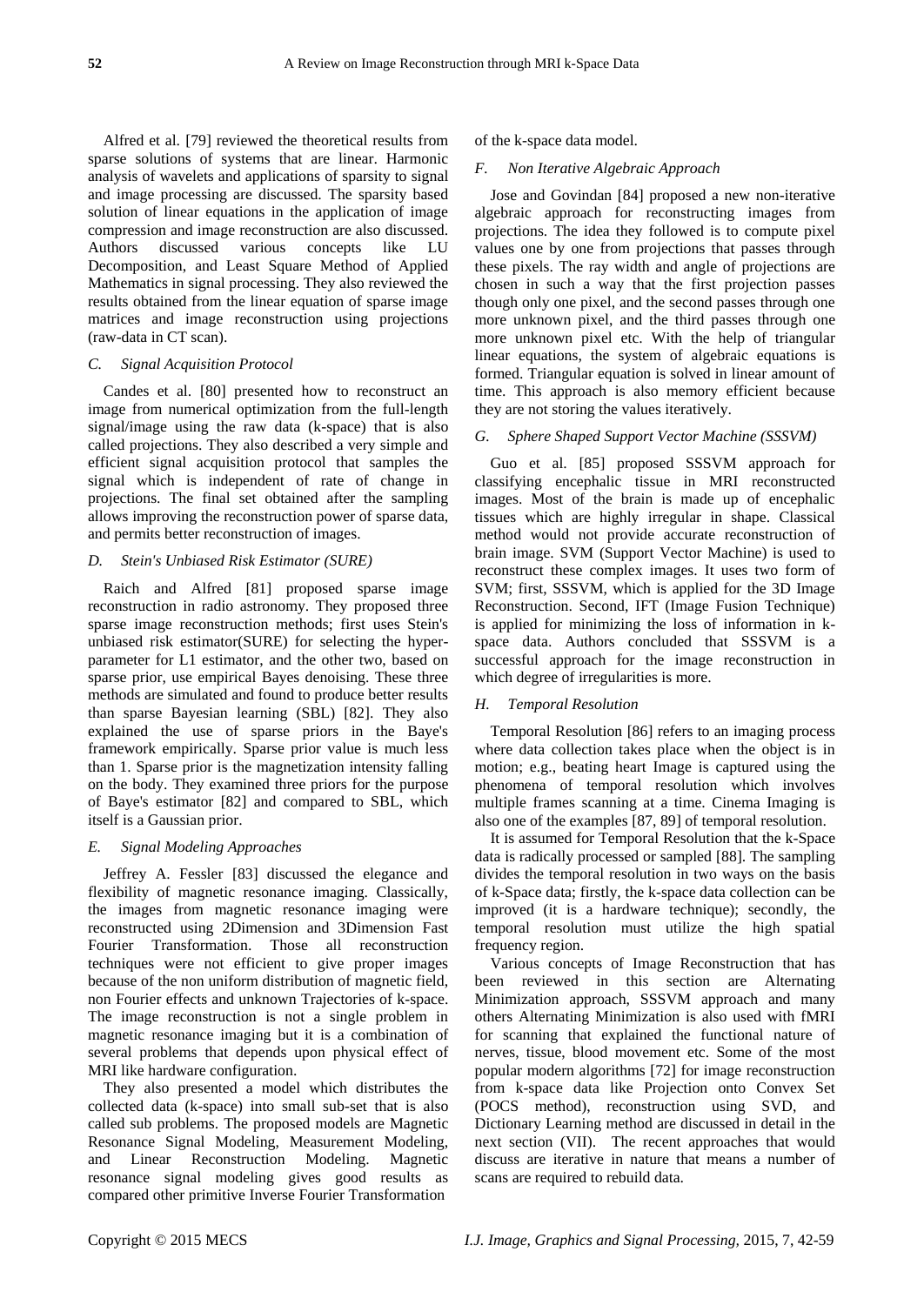In the classical approaches, there is emphasis on phase variation but here only in POCS method significance to phase variation is given. Singular Value Decomposition (SVD) and Dictionary Learning are the modern approaches that rebuild the given k-space data efficiently. The modern approaches that we will discuss are all iterative in nature. There are number of iteration requires rebuilding data. These are complex than the classical algorithms that we discussed in section VI.

#### *A. Projection onto Convex Set Algorithm*

*Input:* Partial k-space data.

Output: Reconstructed Image.

*Theory:* It's a mathematical model which is used to determine point of convergence (or intersection) between two convex sets [90], where each set contains group of functions, here in our case first set contains determined phase constraint and other contain image constraint*.*

This approach guesses the k-space data by applying phase correction using conjugate symmetry algorithm (Section V, A) iteratively. As it is discussed, the most of the information about an image is near to central region. The central region is bounded for iteration with fix point in range  $x_1$  to  $x_2$  and  $y_1$  to  $y_2$  which can be seen in Fig. 12.

After several iterations, the correct k-space data become nearly conjugate symmetric.

#### *Assumptions:*

m(x, y) represents true image  $M(k_x, k_y)$  represents full k-space data Since,  $m(x, y) = IDFT{M(k_x, k_y)}$ 

 $M_p(k_x, k_y)$  represents low frequency region, (central region)

A new sub k-space is defined from  $k_{x1} \le k_x \le k_{x2}$  can be given as:

 $M_p(k_x, k_y) = \{$  $M(k_x, k_y)$ ; if  $(k_{x1} \le k_x \le k_{x2})$ 0; elsewhere



Kv  $\overline{M}D$ Ky<sub>l</sub> K v  $-\frac{1}{N}$ Kx Kx2  $N/2$ Ky,  $\overline{N/2}$ 

Fig.12. k-Space data emphasizing on Central Region [90]

*Algorithm [90]:* 

1. Take input as k-space raw-data (matlab: ".m" file)

(a) If it is Conjugate Symmetric, goto step 4

(b) Else, go to step 2

2. Apply idft on  $M_p$ , we will get  $m_p$  partial reconstructed image

$$
m_p(x, y) = idft(M_p(k_x, k_y))
$$

3. Find phase constraint for each entry, after phase shift, the reconstructed intermediate image can be gien as

$$
m_r(x, y) = |m_p(x, y)| \exp(i \phi(x, y))
$$

And new k-space can be given as:

$$
M_r(k_x, k_y) = DFT{m_r(x, y)}
$$

Iterate step 2 and 3 until phase started varying slowly (The almost conjugate asymmetric k-space is obtained)

4. Do Inverse Fourier Transformation of new k-space, we'll get reconstructed image,

$$
m_r = IDFT\{M_r(k_x, k_y)\}
$$

here,  $m_r$  is the reconstructed image.

Fig. 14 illustrates the POCS method.

*Pros:* It produces better quality images than that of direct methods because it changes the conjugate symmetry and phase correction iteratively which process the image and spatial frequency domain again and again and then produces contrast image.

*Cons:* If the phase varies rapidly even after several iterations. It doesn't produce good result. POCS method also fails in filling entries in k-space if the k-space is quite more asymmetrical.

*Result:* As we can see in Fig. 13 that output of POCS Algorithm which is much better than other non-iterative techniques.

Fig.13. Original Brain Phantom Image (U) and Reconstructed Phantom Image (D) after applying POCS Reconstruction Algorithm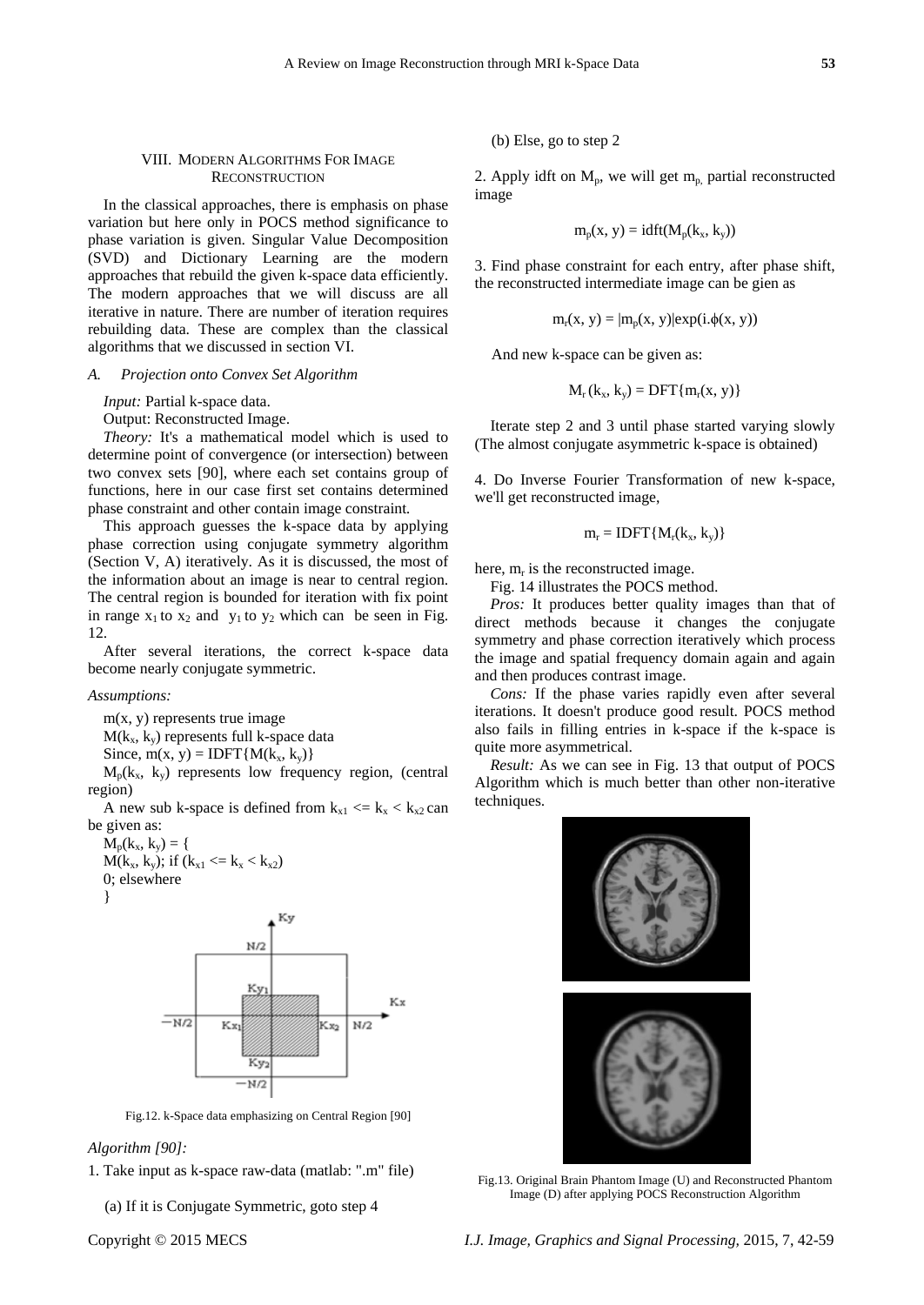

Fig.14. Pictorial Representation of POCS Algorithm [72]

#### *B. Reconstruction using Singular Value Decomposition*

SVD (Single Value Decomposition) [91] is factorization of complex/real matrix which has very useful implementations in Signal Processing/ Image Processing.

#### *Fundamentals of Singular Value Decomposition:*

 $M = U \Sigma V^*$ , M is Given Matrix

- U is m x m size unitary matrix,
- **Σ** is an m x n diagonal matrix,
- V\* is conjugate transpose of V unitary matrix of size n x n
	- Its application is of finding pseudo inverse of a matrix.  $M^+ = V \Sigma^+ U^*$

**Σ** + is obtained by replacing every non-zero diagonal entry by its reciprocal and transposing the resulting matrix.

#### *Reconstruction Algorithm using SVD*

The algorithm takes input as partial k-space data and produces reconstructed image.

# *Algorithm [91]:*

As it is know, k-space is a matrix of complex number of phase encoded signal in Fourier Space. The k-space in the frequency domain or spatial can be written as:

$$
S(k_{x,}k_{y}) = \frac{1}{MN} \sum_{x=0}^{M-1}\sum_{y=0}^{N-1} X(x, y)e^{-i2\pi \left(\frac{k_{x}x}{M} + \frac{k_{y}y}{N}\right)}e^{i\phi(x, y)}
$$

In the terms of SVD k-space can be written as:

$$
S_{MN\times 1} = A_{MN\times M^2} \times X_{M^2\times 1}
$$

A is the matrix of Fourier coefficient whose values are phase corrected, S is the k-space data, and X is the value of intensity that need to be reconstructed.

The inference of X is used to evaluate the pseudo inverse of the matrix A. The idea of SVD in the reconstruction is to make the matrix regular. Regular signifies that there should be only one value corresponding to each row and column.

A pre-determined Fourier Coefficient matrix (See Fig. 14) exists through practical purposes and do pseudo inverse on a matrix after phase error.

Fig. 16 illustrates the detail about SVD method.

*Pros:* It gives quite better result and if there is priory knowledge about the Fourier coefficient matrix, it gives best result. If we have highly configured system then it's a best among all that we discussed above.

*Cons:* It is a complex process, its time and space complexity is very high. Suppose we are having four variables SVD image size variables k and L. Let  $k = 128$ , L = 84, size is  $128^2 * 84^2 * 2 * 8 = 1.7$  Gb memory, which is quite more even for Modern Computer Systems.

*Result:* It gives good result and images reconstructed from this algorithm are acceptable. Its result into better quality econstructed images (Fig. 15) that of images reconstructed by POCS method.

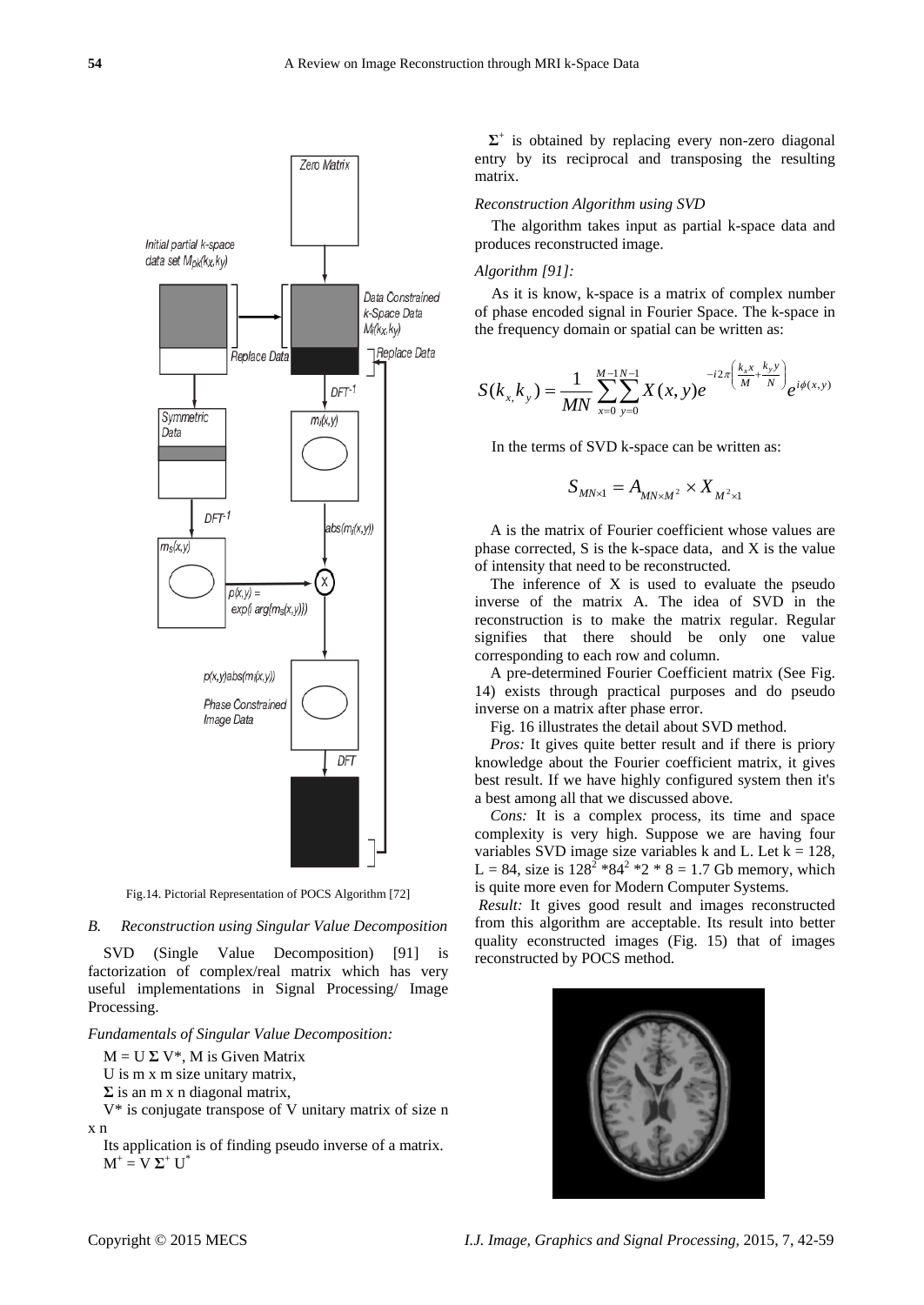

Fig.15. Original Brain Phantom Image (U) and Reconstructed Phantom Image (D) after applying SVD method



Fig.16. Pictorial Representation of SVD image reconstruction method [91]

#### *C. Reconstruction using Dictionary Learning*

It is used for sparse representations of images/signals. It assembles the collection of atom. These atoms are collection of column vectors of some fixed length. Let the length of atom be N here and the total number of atoms are K. A dictionary D can be created of size N x K.

X is a vector and represents a signal/image in terms of linear combination of some of the Dictionary atoms and Sparse Random Vector can be given as

$$
X = D.w;
$$

Where 'w' is a Sparse Random Vector [92]

*Theory:* The quality of reconstructed images can be improved in two ways, Firstly, increase the number of atoms in dictionary learning [93] upto blocks. Secondly, divide the dictionary learning scheme in two levels, a low resolution learning and high resolution learning. Low resolution is applicable to the concept of sparse coding while high resolution is applicable for updating the Image. This is a new method proposed in 2011 and can be further improved.



Fig.17. Original Brain Phantom Image (U) and Reconstructed Phantom Image (D) after applying SVD method

*Results:* The dictionary learning algorithm achieves better quality images (Fig. 17) as compared to the POCS method. It reconstructs images which are quite similar to SVD method. The best thing is with Dictionary Learning method it is efficient than SVD method.

#### *D. Summary of Modern Reconstruction Algorithms*

We have discussed POCS Reconstruction Method, SVD method, Dictionary learning method. Dictionary learning is the modern approach; we can use already build dictionary that can be used for reconstructing images. Dictionary Learning gives better result when the input data is sparsed. SVD method involves lot of mathematics for reconstructing images. Dictionary learning is also one of the wide area for research. There's a good scope in Image Reconstruction field.

#### IX. CONCLUSION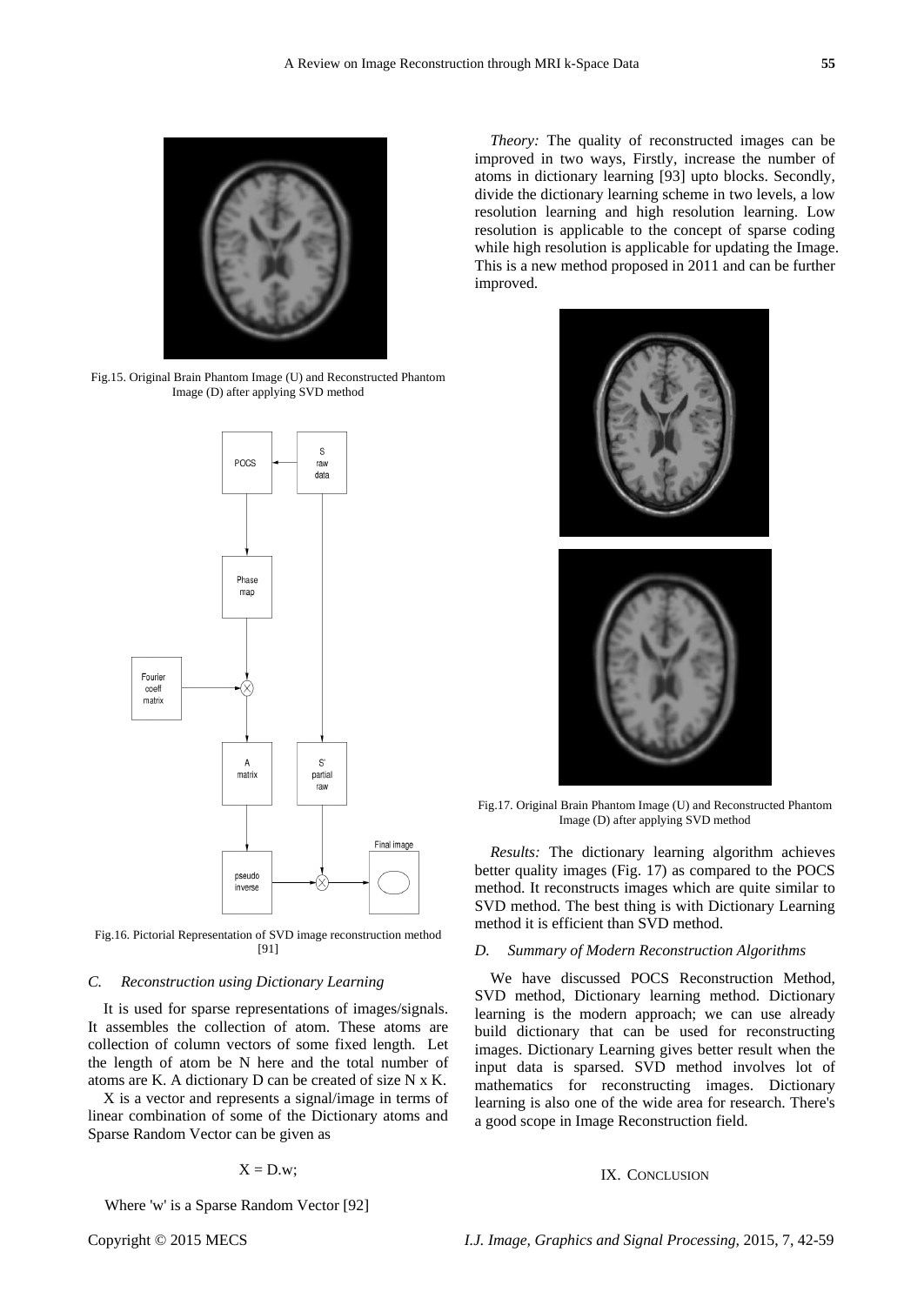In this survey paper, the basics of MRI have been briefly reviewed. It is a multi-disciplinary area involving physics, mathematics, computational sciences etc. All these algorithms for reconstruction come under the computational sciences. The input raw data for these algorithms is k-space data. Various modern magnetic resonance imaging techniques like fMRI, diffusion MRI were also discussed. The concept of phase correction, phase error and types of k-space data has been introduced. The concept of Expectation Maximization, Sensitive Encoding, Level Set Method and many others have been reviewed in the classical works in image reconstruction. The section on Classical research works mainly focused on the enhancement of gradient coding and reduction in the scan time. The concept of Alternating Minimization, Signal Modeling Approaches, and, SSSVM have been reviewed in the category of recent works in image reconstruction.

The algorithm, zero filled method is a trivial method, it works fine when full k-space is available, but with partial k-space it gives unwanted blurring. The phase correction using conjugate symmetry, homodyne algorithm and projection onto convex set (POCS) work well only if variation in phase in the image is low. When the degree of phase variation is high, these algorithms give ghosting effect in an image. The Singular Value Decomposition (SVD) works better even if phase variation is there in kspace data. Dictionary Learning Image Reconstruction is one of the recent techniques for reconstructing image; it reduces the time of scanning. If the degree of variation of phase in k-space data is high, then images cannot be reconstructed properly even with POCS method. It is also observed that the images can be reconstructed properly by including the concept of total variation [94] in the POCS method.

#### ACKNOWLEDGMENT

I would like to express my special thanks of gratitude and deep regards to Mr. Chandan Kumar Jhamb and Miss. Jyotsna Chanda, Mtech, NIT Surathkal, India; for their exemplary support, and constant encouragement throughout the survey. I would also like to thank Mr. Mahipal Singh Parmar, Mr. Amar Maroti Kaldate and Mr. Sanjeet Sharma Mtech, NIT Calicut, India; for their valuable and constructive suggestions during the survey.

#### **REFERENCES**

- [1] Hongmei Zhu "Medical Image Processing Overview" University of Calgary, Toronto, Ontario M5T 3J1.
- [2] MS Nizam BJJ Abdullah Kwan-Hoong Ng, Azlan C Ahmad "Magnetic resonance imaging: Health effects and safety", Proceedings of the International Conference on NonIonizing Radiation at UNITEN ICNIR2003, (ICNIR2003), 20th October 2003.
- [3] Purcell EM, Torrey HC, and Pound RV "Resonance absorption by nuclear magnetic moments in a solid" Phys Rev 69: 37-38, 1946., MIT, Massachusetts, December 24, 1945.
- [4] Ming Zhao, Daniel A. Beauregard, Louiza Loizou, Bazbek Davletov & Kevin M. Brindle "Non-invasive detection of apoptosis using magnetic resonance imaging

and a targeted contrast agent", MRC Laboratory of Molecular Biology, Hills Road, Cambridge, UK,Nature Medicine 7, 1241 - 1244 (2001), doi:10.1038/nm1101- 124.

- [5] Abi Berger, science editor "Article on Magnetic Resonance Imaging" BMJ. Jan 5, 2002; 324(7328): 35. PMCID: PMC1121941, US National Library of Medicine National Institutes of Health.
- [6] Kay Powell "The Difference Between MRI & CT (CAT Scans)", Article on Medical and Dental Expenses: Topic 502, From the IRS, Holland.
- [7] Robert Holgersson and Mikael Svärd "Reconstruction of Echo Planar Images used in Functional MRI", Institute of Technology, Linkopin University, Master's Thesis at the Department of Biomedical Engineering, LiU-IMT-EX-359, February 2004.
- [8] Joseph P. Hornak, Book Title "The Basics Of MRI", chapter-6, Director of the Magnetic Resonance Laboratory, Rochester Institute of Technology, Rochester, NY 14623- 5604.
- [9] H. Bruder, H. Fischer, H.-E. Reinfelder and F. Schmitt"Image reconstruction for echo planar imaging with nonequidistant k-space sampling", Article first published online: 18 NOV 2005 DOI: 10.1002/mrm.1910230211.
- [10] G.T. Herman "Image Reconstruction From Projections", Medical Image Processing Group, Department of Radiology, University of Pennsylvania, Philadelphia, PA 19104, USA gabor@mipg.upenn.edu Available online 2 May 2002, Volume 1, Issue 1, April 1995, Pages 3–18, doi:10.1006/rtim.1995.1002.
- [11] D. R. Smith, Willie J. Padilla, D. C. Vier, S. C. Nemat-Nasser, and S. Schultz "Composite Medium with Simultaneously Negative Permeability and Permittivity", Phys. Rev. Lett. 84, 4184 – Published 1 May 2000, Department of Physics, University of California, San Diego, 9500 Gilman Drive, La Jolla, California 92093- 0319.
- [12] Jeffrey G. Jarvik, MD, MPH; and Richard A. Deyo, MD, MPH "Diagnostic Evaluation of Low Back Pain with Emphasis on Imaging", University of Washington, Seattle, Washington, Ann Intern Med. 2002; 137(7):586-597. doi:10.7326/0003-4819-137-7-200210010-00010.
- [13] Stephan G. Nekolla, Axel Martinez-Moeller, Antti Saraste "PET and MRI in cardiac imaging: from validation studies to integrated applications" Published online: 23 December 2008 Springer-Verlag 2008 Eur J Nucl Med Mol Imaging (2009) 36 (Suppl 1):S121-S130 DOI 10.1007/s00259- 008-0980-1.
- [14] Kevin Cleary, Charles Nguyen "State of the art in surgical robotics: Clinical applications and technology challenges", Volume 6, Issue 6, pages 312–328, 2001, Article first published online: 4 APR 2002 DOI: 10.1002/igs.10019, Copyright © 2002 Wiley-Liss.
- [15] Uduma Felix U, Fokam Pius G "Magnetic Resonance Imaging (Mri), The Prefered Evaluation Tool In Soft Tissue Sarcoma: Literature Review, Demonstrated With A Case Report", Journal of Asian Scientific Research, 2012, vol. 2, issue 2, pages 87-99.
- [16] K. Tadakuma, L.M. DeVita, J.S. Plante, Y. Shaoze and S. Dubowsky, IEEE Fellow "The experimental study of a precision parallel manipulator with binary actuation: With application to MRI cancer treatment" 2008. ICRA 2008. …, 2008 - ieeexplore.ieee.org.
- [17] Helene Benvenistea, Steve Blackbandc "MR microscopy and high resolution small animal MRI: applications in neuroscience research", Medical Department, Brookhaven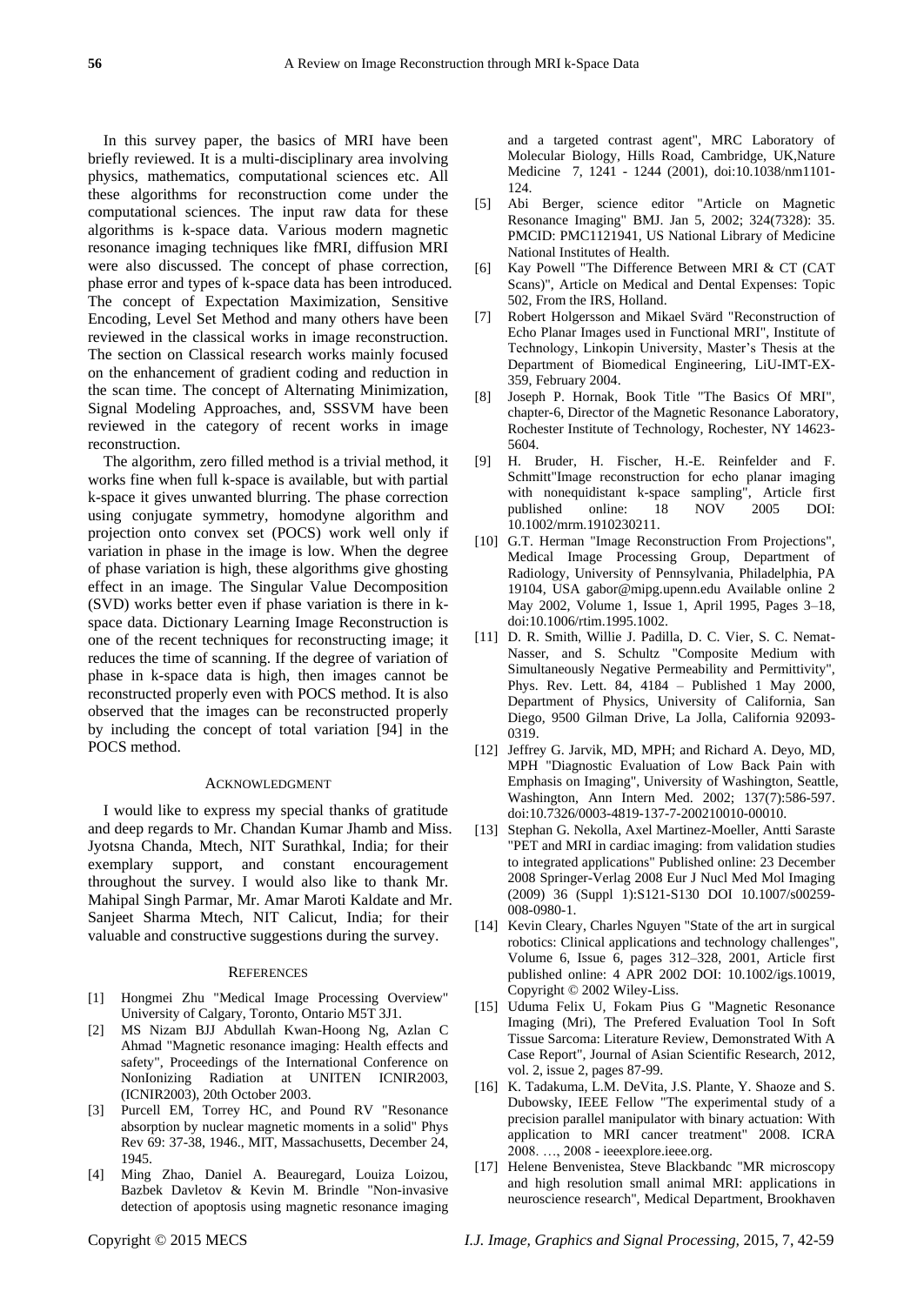National Laboratory, NY 11793, USA, Received 13 February 2002, Accepted 7 June 2002, Available online 10 September 2002, doi:10.1016/S0301-0082(02)00020-5.

- [18] Mark A. Horsfield1, Derek K. Jones"Applications of diffusion-weighted and diffusion tensor MRI to white matter diseases – a review" Article first published online: 5 DEC 2002 DOI: 10.1002/nbm.787 Copyright © 2002 John Wiley & Sons, Ltd.
- [19] David Berreby "Scanning Brains for Insights on Racial Perception" Article publish at NewYork Times, Science Section, September 5, 2000, Copyright © 2000 The New York Times Co. Reprinted with permission.
- [20] Douglas C. Noll "Notes on Physics of Magnetic Resonance Imaging" Co-Director, Functional MRI Laboratory Department of Biomedical Engineering, University of Michigan, United States of America, Fall-2006, Notes-1.
- [21] D Moratal, Vall és-Luch, MSc, L Mart í Bonmat í ME Brummer "k-Space tutorial: an MRI educational tool for a better understanding of k-space", Biomedical Imaging and Intervention Journal Tutorial, Received 8 January 2008; received in revised form 21 February 2008; accepted 10 March 2008.
- [22] A.J. Bohris, U. Goerke, P.J. McDonald, M. Mulheron†, B. Newling, B. Le Page "A broad line NMR and MRI study of water and water transport in portland cement pastes", published on ELSEVIER Available online 29 January 1999, doi:10.1016/S0730-725X(98)00072-1.
- [23] Moriel NessAiver "Magnetic Resonance Imaging", Article at Simply Physics, Science Journal of Doctrates, NessAiver, Ph.D., 3406 Labyrinth RdBaltimore, MD 21215.
- [24] Seon Yeong Lee and Dympna Gallagher "Assessment methods in human body composition", Clinical nutrition and metabolic care 2008; 11(5):566-572. doi:10.1097/MCO.0b013e32830b5f23.
- [25] Turner, RE, Snider, RF, Fleming, DG "SPIN RELAXATION OF HYDROGEN-ATOM ISOTOPES VIA ELECTRON-SPIN EXCHANGE WITH PARAMAGNETIC GASES", Journal Physical Review A, Volume 41 Pagination 1505-1516 Date Published Feb 1990 ISBN Number 1050-2947.
- [26] John Scampini, "Introduction to Magnetic Resonance Imaging (MRI)", TUTORIAL 4681, Executive Director in the Industrial Communications and Ultrasound Business Unit @ May 10, 2010, Maxim Integrated Products, Inc.
- [27] B.J. Casey, Matthew Davidson and Bruce Rosen "Functional magnetic resonance imaging: Basic principles of and application to developmental science", Blackwell Publishers Ltd. 200 Developmental Science 5:3 (2002), pp 301–309.
- [28] Thulborn KR, Waterton JC, Matthews PM, Radda GK "Oxygenation dependence of the transverse relaxation time of water protons in whole blood at high field". Biochim. Biophys. Acta 714 (2): 265–70. doi:10.1016/0304-4165(82)90333-6. PMID 6275909.
- [29] John C. Gore "Principles and practice of functional MRI of the human brain", J Clin Invest. Jul 1, 2003; 112(1): 4– 9. doi: 10.1172/JCI200319010.
- [30] SUSUMU MORI AND PETER B. BARKER "Diffusion Magnetic Resonance Imaging:Its Principle and Applications", Department of Radiology Anat Rec (New Anat) 257:102–109, 1999. r 1999 Wiley-Liss, Inc.
- [31] Aaron G. Filler "The History, Development and Impact of Computed Imaging in Neurological Diagnosis and Neurosurgery: CT, MRI, and DTI", Received 12 July 2009 06:43 UTC; Posted 13 July 2009 Nature Precedings.

doi:10.1038/npre.2009.3267.5.

- [32] S. J. Holdsworth, S. Skare, and R. Bammer "On the application of phase correction and use of k-space entropy in partial Fourier diffusion-weighted EPI" Lucas MRS/I Center, Stanford University, Stanford, CA, United States.
- [33] Martin Uecker, Shuo Zhang, Dirk Voit, Alexander Karaus, Klaus-Dietmar Merboldt and Jens Frahm "Real-time MRI at a resolution of 20 ms", NMR in Biomedicine, Volume 23, Issue 8, pages 986–994, October 2010Article first published online: 27 AUG 2010 OI: 10.1002/nbm.1585.
- [34] A Haase, J Frahm, D Matthaei, W Hänicke, KD Merboldt "FLASH imaging: rapid NMR imaging using low flip angle pulses",Max-Planck-Institut für biophysikalische Chemie, Germany, Volume 67, Issue 2, Journal of Magnetic Resonance 67 (2): 258–266. doi:10.1016/0022- 2364(86)90433-6.
- [35] Schnall MD, Bolinger L, Renshaw PF, Haselgrove JC, Subramanian VH, Eleff SM, Barlow C, Leigh JS Jr, Chance B."Multinuclear MR imaging: a technique for combined anatomic and physiologic studies", published at ncbi, Radiology. 1987 Mar; 162(3):863-6.
- [36] Ann Scott "Interventional and Intraoperative Magnetic Resonance Imaging", Alberta Heritage Foundation for Medical Research,Edmonton, AB T5J 4A7 CANADA, March 2004 IP 17: Information Paper
- [37] E. Mark Haacke "Susceptibility Weighted Imaging" Opening new doors to clinical applications of magnetic resonance imaging 5th Edition (2006) Department of Radiology, Wayne State University 3990 John R Detroit, MI 48202.
- [38] Mansur G. Abdullah,Michael C. Anderson "Magnetic susceptibility" Article Written by: The Editors of Encyclopædia Britannica, www.britannica.com.
- [39] Gujar, Sachin K; Maheshwari, Björkman-Burtscher, Isabella MD, Sundgren, Pia C MD, "Magnetic Resonance Spectroscopy", Journal of Neuro-Ophthalmology, United State of AmericaSeptember 2005 - Volume 25 - Issue 3 pp 217-226.
- [40] RP Wagner, HK Mitchell "Genetics and metabolism" [BOOK] - 1955 - Am Genetic Assoc, Lucid survey of biochemical basis of inheritance.
- [41] Ian Boomer, "Isotopes: theory, principles and practicalities", Stable Isotope & Luminescence Laboratory, Senior Research Fellow (SILLA) University of Birmingham, Edgbaston BirminghamB15 2TT UK.
- [42] Paul Suetens (ed): "Fundamentals of Medical Imaging (2nd edition)" [BOOK] European Journal of Nuclear Medicine and Molecular Imaging, Dec 2010.
- [43] Douglas C. Noll and Bradley P. Sutton "Gridding" Procedures for Non-Cartesian K-space Trajectories" Dept. of Biomedical Engineering, University of Michigan, Ann Arbor, MI, USA.<br>Denis Hoa "K-space
- [44] Denis Hoa "K-space exploration", article at http://www.imaios.com.
- [45] Dr Jeremy Jones, Dr Usman Bashir "Article on k-space" on Radiopaedia.org, Royal Marsden Hospital, London, United Kingdom, http://radiopaedia.org/articles/k-space.
- [46] Rahul Tayal "MRI Reconstruction" EN 250: Medical Imaging, Spring 2009, Laboratory for Engineering Man-Machine Systems.
- [47] James Meakin "Introduction to MRI Acquisition", FMRIB Physics Group, FSL Course, Bristol, September 2012.
- [48] Sarah K. Patch "k-Space Data Preprocessing for Artifact Reduction in MR Imaging", Multidimensional Image Processing, Analysis, and Display: RSNA Categorical Course in Diagnostic Radiology Physics 2005; pp 73–87.
- [49] Deans, Stanley R. (1983), "The Radon Transform and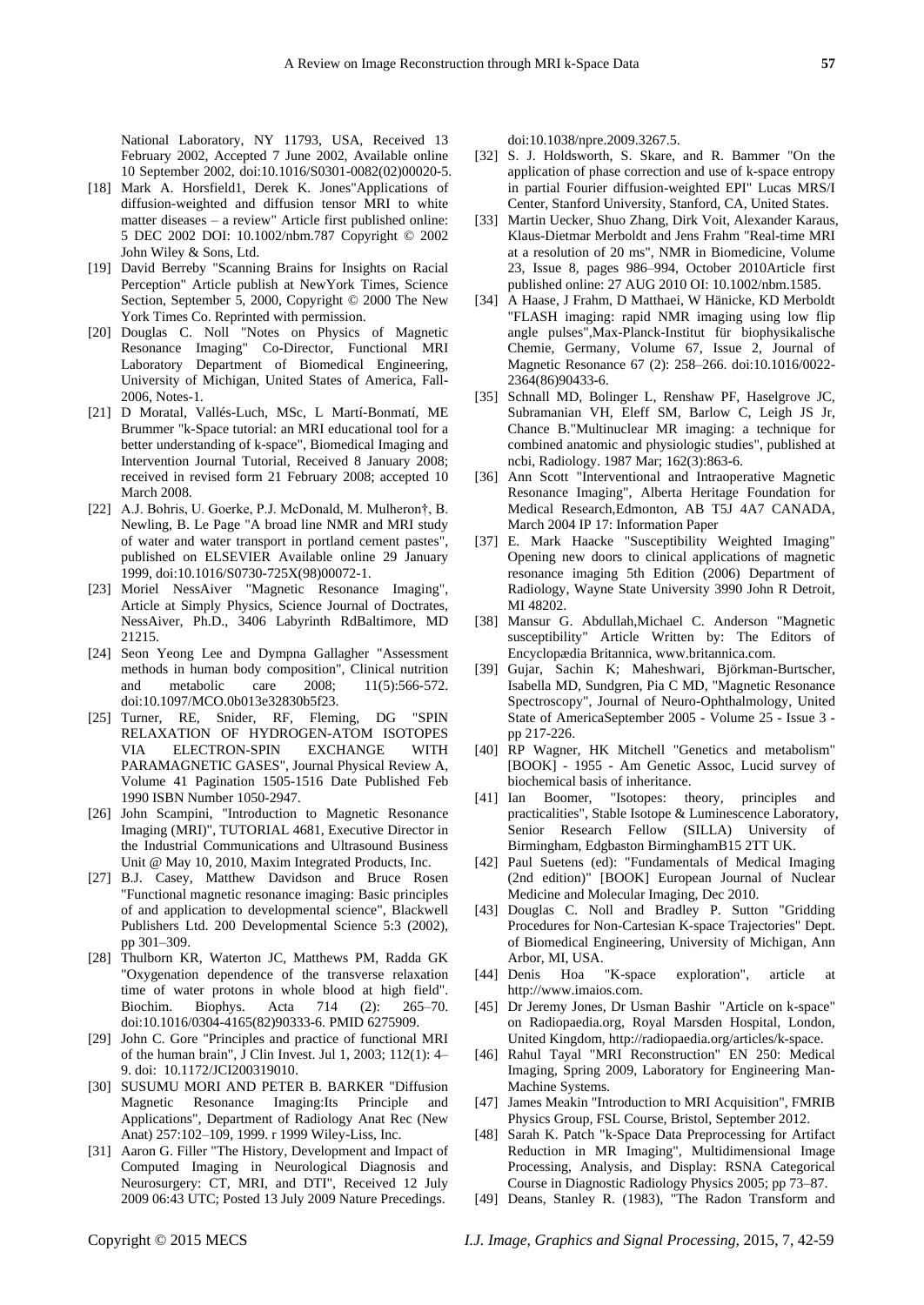Some of Its Applications", New York: John Wiley & Sons.

- [50] Anthony J. Devaney "Generalized Projection-Slice Theorem for Fan Beam Diffraction Tomography", doi: 10.1177/016173468500700306 Ultrasonic Imaging July 1985 vol. 7 no. 3 264-275.
- [51] Dr. Matthew D. Robson, John C. Gore and R. Todd Constable "Measurement of the point spread function in MRI using constant time imaging", Article first published online: 12 DEC 2005 DOI: 10.1002/mrm.1910380509 Magnetic Resonance in Medicine Volume 38, Issue 5, pages 733–740, November 1997.
- [52] Jiang Hsieh "Computed Tomography: Principles, Design, Artifacts, and Recent Advances" Published: 2009, DOI:10.1117/3.817303, eISBN: 9780819480422 | Print ISBN13: 9780819475336.
- [53] Lauterbur PC (1973). "Image Formation by Induced Local Interactions: Examples of Employing Nuclear Magnetic Resonance". Nature 242 (5394): 190–1. Bibcode: 1973Natur.242.190L. doi: 10.1038/242190a0.
- [54] Yuan Cheng, C.Forbes Dewey "Discrete tomography by bayesian labeling with its efficient algorithm" C.Forbes Dewey Proc. SPIE 4121, Mathematical Modeling, Estimation, and Imaging, doi:10.1117/12.402448, October 2000.
- [55] Klaas P. Pruessmann, Markus Weiger, Markus B. Scheidegger, and Peter Boesiger"SENSE: Sensitivity Encoding for Fast MRI", Wiley-Liss, Inc publish in Magnetic Resonance in Medicine 42:952–962 (1999).
- [56] Gylson Thomas and V K Govindan, A sequency domain filtered-backprojection algorithm for fast computation of tomographic images, #rd Int nat. Conf on Computational Intelligence, robotics and autonomous systems, National University of Singapore, Dec 2005.
- [57] Megha Borse, S.B. Patil, B.S.Patil "LITERATURE SURVEY FOR 3D RECONSTRUCTION OF BRAIN MRI IMAGES", International Journal of Research in Engineering and Technology, Volume: 02 Issue: 11 | Nov-2013.
- [58] Andrei V Bronnikov "A filtering approach to image reconstruction in 3D SPECT", published in Physics in Medicine and Biology, Volume 45, Number 9 2000 Phys. Med. Biol. 45 2639 doi:10.1088/0031-9155/45/9/315.
- [59] Che-Yen Wen,Chien-Hsiung Lee "Point spread functions and their applications to forensic image restoration Introduction" ,Forensic Science Journal 2002;1:15-26, Department of Forensic Science, Central Police University, Taiwan ROC.
- [60] http://photo.net/learn/optics/mtf/.
- [61] Alejandro Ribés and Francis Schmitt "Linear Inverse Problems in Imaging" IEEE SIGNAL PROCESSING MAGAZINE JULY 2008 Digital Object Identifier 10.1109/MSP.2008.923099, IEEE Xplore. Downloaded on October 20, 2008 at 15:41.
- [62] Magdeleine Dinguirard and Philip N. Slater "Calibration of Space-Multispectral Imaging Sensors: A Review", Optical Sciences Center, University of Arizona, Tucson, AZUSA Received 7 July 1998, Revised 24 November 1998, Available online 21 June 1999 Volume 68, Issue 3, June 1999, Pages 194–205.
- [63] Gylson Thomas and V. K. Govindan, Computationally efficient filtered-back projection algorithm for topographic image reconstruction using Walsh transform, Journal of Visual communication and image representation, Vol 17, Issue 3, June 2006.
- [64] Jong Chul Ye, Yoram Bresler, Pierre Moulin "A Self-Referencing Level-Set Method for Image Reconstruction from Sparse Fourier Samples" Punblished in International

Journal of Computer Vision December 2002, Volume 50, Issue 3, pp 253-270.

- [65] Richard Ttsai and Sstanley Oosher "level set methods and their applications in image science", University of California, Berkley, Cambridge University Press.
- [66] Laura B. Montefusco, Damiana Lazzaro, "Nonlinear Filtering for Compressed Sensing Sparse Image Reconstruction" Department of Mathematics University of Bologna, Italy Serena Papi CIRI-ICT University of Bologna, Italy.
- [67] Michael Lustig, David L. Donoho Member, Juan M. Santos Member and John M. Pauly "Compressed Sensing MRI", Packard 210, Published in Department of Electrical Engineering, 350 Serra Mall, Stanford University Stanford CA, 94305.
- [68] Nick Kingsbury, Julian Magarey "Wavelet Transforms in Image Processing", Signal Analysis and Prediction Applied and Numerical Harmonic Analysis 1998, pp 27- 46, Springer Copyright 1998 DOI 10.1007/978-1-4612- 1768-8\_2.
- [69] Martin S. Banks, Benjamin R. Stephens, E.Eugenie Hartmann "The development of basic mechanisms of pattern vision: Spatial frequency channels ☆", Journal of Experimental Child Psychology Volume 40, Issue 3, December 1985, Pages 501–527.
- [70] M. W. K. Kan, L. H. T. Leung, W. Wong, and N. Lam, "Radiation dose from cone beam computed tomography for image-guided radiation therapy," International Journal of Radiation Oncology Biology Physics, vol. 70, no. 1, pp. 272-279, 2008.
- [71] W. De Vos, J. Casselman, G.R.J. Swennen1, "Cone-beam computerized tomography (CBCT) imaging of the oral and maxillofacial region: A systematic review of the literature" Published at ELSEVIER, Accepted 27 February 2009, Volume 38, Pages 609–625.
- [72] Karla Miller "Partial k-space Reconstruction", Lecture Notes, FMRIB Centre, University of Oxford, Nuffield Department of Clinical Neurosciences, University of Oxford, UK.
- [73] Bin Rong Wu, Satoshi Ito, Yoshitsugu Kamimura and Yoshifumi Yamada "Zero-filling Technique in Fresnel Transform Image Reconstruction for MR Image Denoising", Progress In Electromagnetics Research Symposium 2005, Hangzhou, China, August 22-26.
- [74] Christopher K. Anand, Paul M. Margosian, Francis H. Bearden"Two-dimensional phase-conjugate symmetry reconstruction for 3d spin-warp, echo-planar and echovolume magnetic resonance imaging", Philips Medical Systems (Cleveland), Inc., Publication type: Grant, Publication date 25 Jun 2002.
- [75] Douglas C. Noll, Dwight G. Nishimura, Member, IEEE, and Albert Macovski, Fellow, IEEE "Homodyne Detection in Magnetic Resonance Imaging", IEEE TRANSACTIONS ON MEDICAL IMAGING, VOL. IO, NO. 2, JUNE 1991.
- [76] Kyle Herrity, Raviv Raich and AlfredO.HeroIII. "Blind reconstruction of sparse images with unknown point spread function" In HeroIII Department of EECS, University of Michigan, Ann Arbor, MI 48109-2122 School of EECS, Oregon State University, Corvallis, OR 97331-5501, pages 128–137, May 2008.
- [77] Ludwig Ritschl1, Frank Bergner1, Christof Fleischmann2 and Marc Kachelrieß1 "Improved total variation-based CT image reconstruction applied to clinical data", Phys. Med. Biol. 56 1545. doi:10.1088/0031-9155/56/6/003, Received 24 August 2010, in final form 12 January 2011. Published 16 February 2011. Institute of Physics and Engineering in